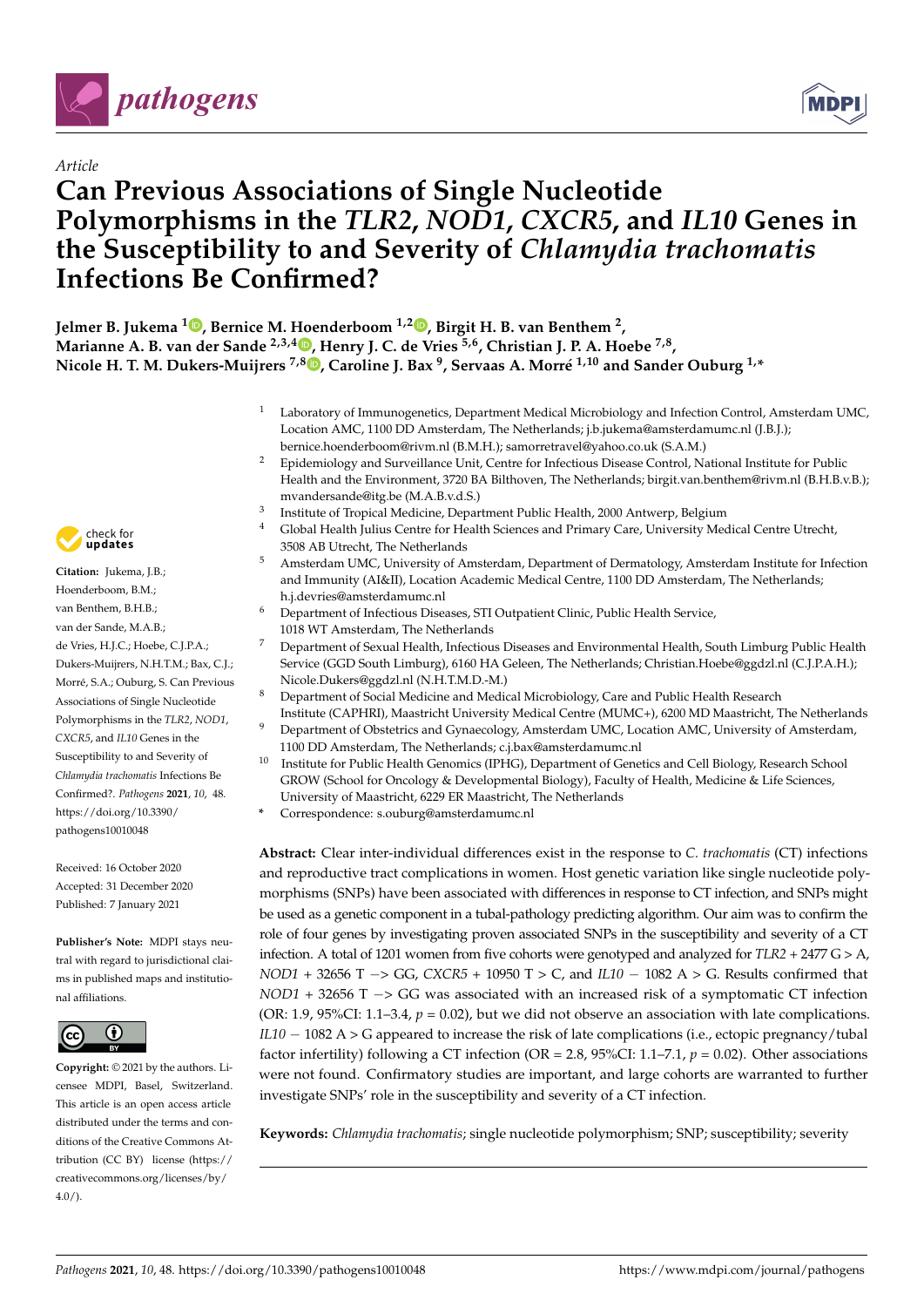#### **1. Introduction**

CT is the most diagnosed bacterial sexually transmittable infection (STI) worldwide [\[1\]](#page-13-0), with an estimated 127 million new infections each year [\[2\]](#page-13-1). In the Netherlands, approximately 60,000 new infections occur on a yearly basis [\[3\]](#page-13-2). In women, an estimated 70–80% of the infections are asymptomatic [\[4\]](#page-14-0). These women are thus at risk to remain untreated; leaving them prone to late complications such as pelvic inflammatory disease (PID), ectopic pregnancy (EP), and tubal factor infertility (TFI) [\[1,](#page-13-0)[5\]](#page-14-1). Estimating the individual risk of late complications is complicated by interpersonal differences in susceptibility, course, and outcome of the infection. These differences in women can at least to some extent be explained by bacterial factors (e.g., virulence, load), environmental factors (e.g., co-infection, microbiome), and host factors (e.g., immunogenetic differences between individuals, (sexual) risk behavior) [\[6](#page-14-2)[,7\]](#page-14-3).

Since CT is assumed to be an important cause of tubal pathology [\[8\]](#page-14-4), subfertile women in the Netherlands who attend a fertility specialist are tested with a chlamydia antibody test (CAT), which can identify a past infection. If the CAT is positive, a hysterosalpingogram (HSG) is performed to examine the tubes and if the HSG is indicative for tubal pathology, a laparoscopy, which is the golden standard, follows. However, since the CAT is designed to detect a past infection and not to identify tubal pathology, it has a suboptimal predictive value for finding tubal pathology. This may lead to incorrect triage and thus to unnecessary tubal imaging. These invasive tests are uncomfortable, come with health hazards, and are expensive. Therefore, there is a need for more specific markers to identify increased risk for tubal pathology.

In addition to serology markers, host genetics could be important in the risk for tubal pathology. A considerable part of the interpersonal differences in responding to a CT infection can be explained by host genetics. A twin study has suggested that almost 40% of the difference in the immunological response to CT infection is based on host genetics [\[9\]](#page-14-5). A large number of Single Nucleotide Polymorphisms (SNPs) has been linked to differences in the susceptibility to and severity of a CT infection [\[10\]](#page-14-6). The most relevant SNPs for CT are in intra- and extra-cellular pathogen recognition receptors (PRRs), and in cytokines and chemokines involved in and modulating the immune response after infection with CT [\[11\]](#page-14-7). Some SNPs result in an enhanced risk for infection or complications after CT infection, while others lower the risk for infection or complications. Hence, a proposed way of improving current fertility workup is the development of a tubal-pathology predicting algorithm based on host genetics in combination with serology [\[12\]](#page-14-8).

Four well-described SNPs that have previously been associated with the outcomes of a CT infection are: *TLR2* + 2477 G > A (rs5743708), *NOD1* + 32656 T −> GG (rs6958571), *CXCR5* + 10950 T > C (rs3922), and *IL10* − 1082 A > G (rs1800896). TLR2 has been shown to play an important role as a mediator in the innate immune response to a CT infection. It has also been shown to be important in the early production of inflammatory mediators and the development of chronic inflammatory pathology [\[13\]](#page-14-9). Verweij et al. found that *TLR2* + 2477 \*A provided an increased risk for the development of tubal pathology in CT positive women (OR 17.5) [\[14\]](#page-14-10), although the study group was rather small. CT seropositive women carrying the *NOD1* GG insertion had a more than double increased risk of tubal pathology (OR: 2.25; 95%CI: 1.08–4.67, *p* = 0.04) [\[15\]](#page-14-11). NOD1 normally functions as an intracellular pattern receptor, but the GG insertion creates a stop codon, thus impairing the functioning of the gene. In contrast to the *TLR2* and *NOD1* mutations, the SNP in the *CXCR5* gene was protective. *CXCR5* CC had a large protective effect for CT positive women (OR: 0.1, 95%CI: 0.04–0.5, *p* = 0.002) against developing tubal pathology [\[16\]](#page-14-12). Furthermore, finally, the A allele of the *IL10* − 1082 G > A SNP, which resides in the promotor region of this immunosuppressive cytokine, protected against the development of severe tubal damage [\[17\]](#page-14-13).

The aim of this study is to build the evidence base for the role of human genes in CT infection, and assess to what extent the earlier described associations of SNPs in four genes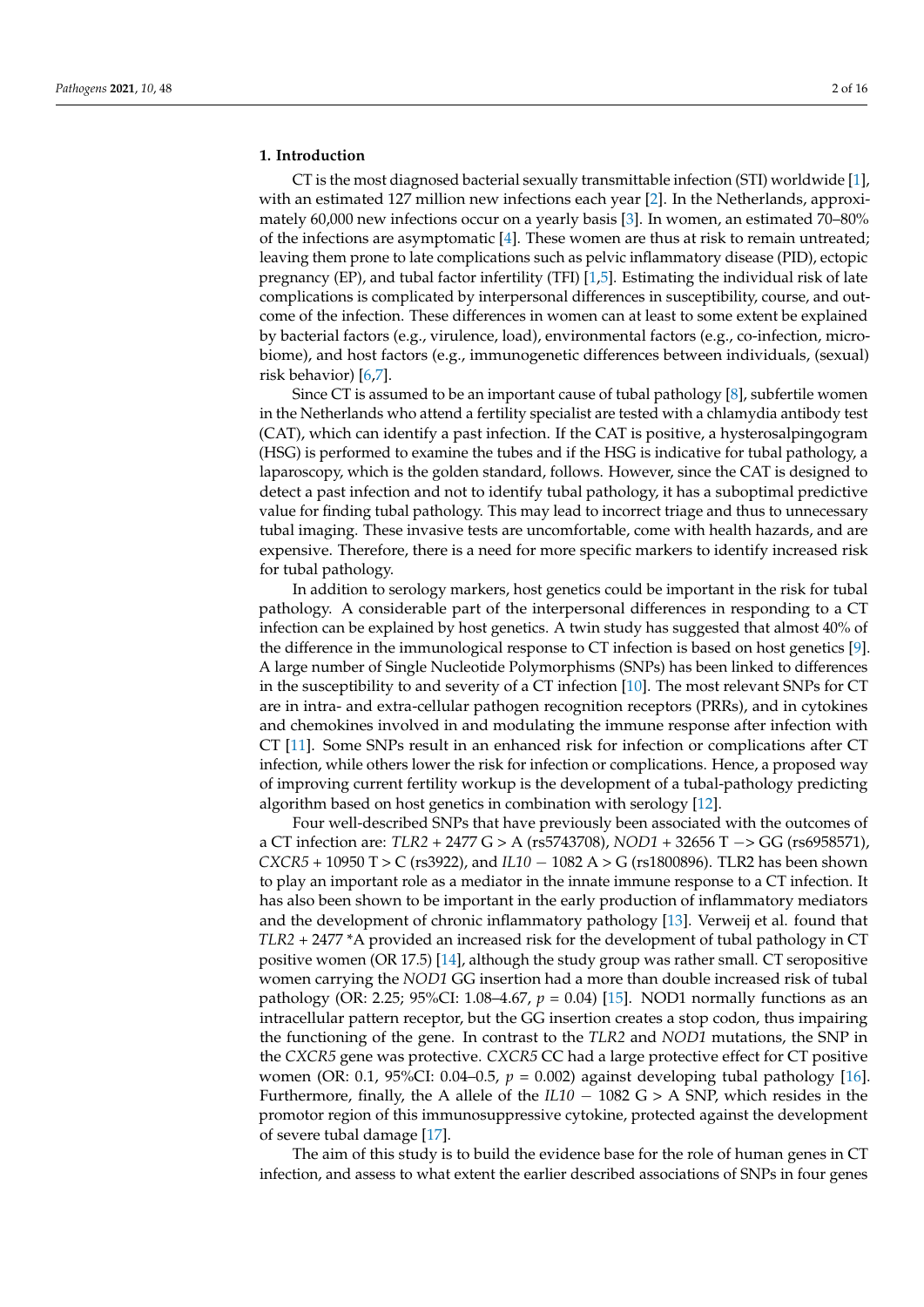in the susceptibility to and severity of a CT infection using clinically well-defined cohorts could be confirmed.

#### **2. Results**

#### *2.1. DNA Isolation and SNP Determination*

SNP determination for cohorts 1–4 was done by LGC, UK. The Genotyping success rate for the four SNPs in these cohorts ranged from 77.6% to 99.1%. For cohort 5, 178 samples were isolated and genotyped in-house. SNP determination of all four SNPs was successful for 162 DNA samples (91%). All SNPs were present in the cohorts, with TLR2 having the lowest minor allele frequency of 6.2%

#### *2.2. Susceptibility to CT Infection*

The genotype distribution based on CT status is shown in Table [1.](#page-3-0) Genotype distribution in cohort 3 differed significantly from genotype distribution in cohort 1 and 2. Hence cohort 1 and 2 ( $N = 304$ ) were combined for this analysis, and cohort 3 ( $N = 707$ ) was analyzed separately. A difference in the genotype distributions of *IL10* -1082 A > GA was found in cohort 3 ( $p = 0.05$ ). For women carrying *IL10*  $*$ G risk of CT infection was slightly lower compared to women who were homozygous wildtype, but this did not reach statistical significance (OR 0.6, 95%CI: 0.3–1.2, *p* = 0.14). No statistically significant associations were observed (all *p* > 0.3) between the three other studied SNPs and the susceptibility to a CT infection. This also remained unchanged in the sensitivity analysis, in which a fraction of cohort 1 for *NOD1* was excluded. The area under the curve (AUC) of the regression models for the susceptibility analysis in cohort 1 and 2 was 0.52 (95%CI: 0.45–0.59), and 0.57 (95%CI: 0.50–0.63) for cohort 3.

# *2.3. Severity of CT Infection*

In Table [2,](#page-4-0) the SNP genotype data are given used for the severity analyses to CT infection.

I: We observed that CT positive women with the *NOD1* GG insertion were more likely to have a symptomatic course of infection (OR: 1.9, 95%CI: 1.1–3.4, *p* = 0.02) as compared to an asymptomatic infection. This association remained unchanged in the sensitivity analysis (Appendix [A](#page-12-0) Tables [A2](#page-12-1) and [A4\)](#page-13-3). Carriage of *TLR2* + 2477\*A approached significance when assessing CT positive women with a symptomatic course of infection compared to CT positive women without one (OR: 2.6, 95%CI: 0.8–8.0, *p* = 0.10). The other two SNPs were not statistically associated with the severity of infection (Table [3\)](#page-4-1).

II: In women with and without late complications from cohort 4 and 5 we did not observe significant differences in SNP distributions, although *IL10* approached statistical significance. CT positive women carrying *IL10* GG had a marginally, but not statistically significant, increased risk for developing complications after a CT infection (OR: 1.9, 95%CI: 1.0–3.6,  $p = 0.07$ ) (Table [3\)](#page-4-1). When comparing CT positive women with ectopic pregnancy/TFI to the fertile CT controls (excluding PID cases) the women carrying *IL10* GG had a significant higher risk of developing late complications (OR = 2.8, 95%CI: 1.1–7.1,  $p = 0.02$ ). No associations for the other SNPs were found in this analysis.

III: Trend analysis using cohorts 4 and 5 are shown in Figure [1.](#page-5-0) *IL10* GG showed an R<sup>2</sup> of 0.92 (*p* = 0.07). Carriage of the GG genotype was more common among women with increased severity: 28% for fertile CT positive women to 34% for CT positive with PID to 52% for CT positive women with ectopic pregnancy/tubal factor infertility. No such association was observed for the other SNPs in this analysis.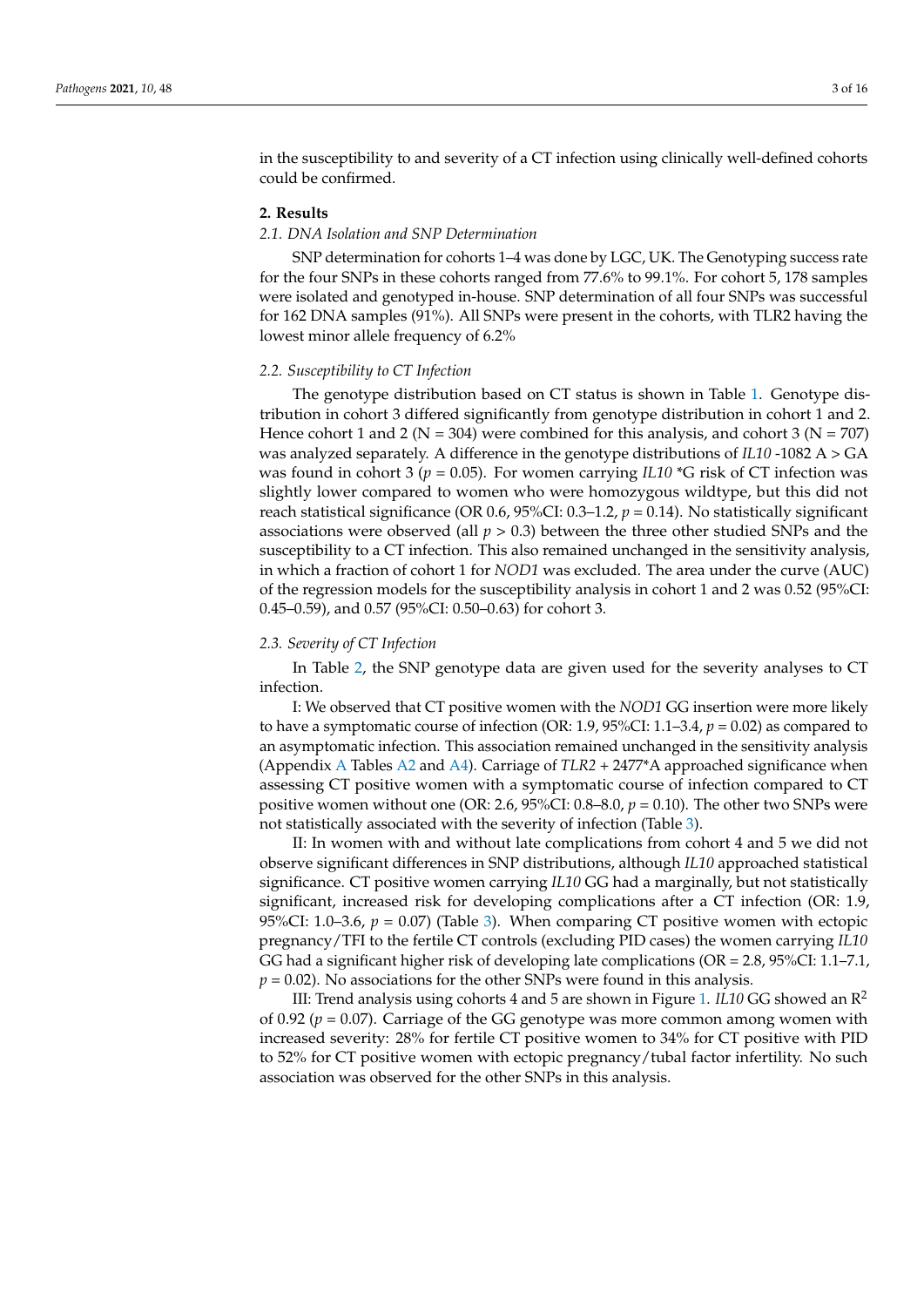|           | Susceptibility |                   | $IL-10-1082$      |                   |                   | $NOD1 + 32656$    |                 |                   | $TLR2 + 2477$             |                     |                   | $CXCR5 + 10950$   |                   |
|-----------|----------------|-------------------|-------------------|-------------------|-------------------|-------------------|-----------------|-------------------|---------------------------|---------------------|-------------------|-------------------|-------------------|
|           |                | AA                | AG                | GG                | <b>TT</b>         | <b>TGG</b>        | GGGG            | GG                | GA                        | AA                  | <b>TT</b>         | TC                | CC                |
|           | Cohorts 1,2    | 92<br>$(30.3\%)$  | 133<br>$(43.8\%)$ | 79<br>$(26.0\%)$  | 167<br>$(54.9\%)$ | 121<br>$(39.8\%)$ | 16<br>$(5.3\%)$ | 280<br>$(92.1\%)$ | 24<br>$(7.9\%)$           | $\theta$<br>$(0\%)$ | 111<br>$(36.5\%)$ | 146<br>$(48.0\%)$ | 47<br>$(15.5\%)$  |
| <b>CT</b> | Negative       | 34<br>$(34.7\%)$  | 38<br>$(38.8\%)$  | 26<br>$(26.5\%)$  | 52<br>$(53.1\%)$  | 42<br>$(42.9\%)$  | 4<br>$(4.1\%)$  | 89<br>$(90.8\%)$  | $\mathbf{Q}$<br>$(9.2\%)$ | $\theta$<br>$(0\%)$ | 35<br>$(35.7\%)$  | 50<br>$(51.0\%)$  | 13<br>$(13.3\%)$  |
|           | Positive       | 58<br>$(28.2\%)$  | 95<br>$(46.1\%)$  | 53<br>$(25.7\%)$  | 115<br>$(55,8\%)$ | 79<br>$(38.3\%)$  | 12<br>$(5.8\%)$ | 191<br>$(92.7\%)$ | 15<br>$(7.3\%)$           | $\theta$<br>$(0\%)$ | 76<br>$(36.9\%)$  | 96<br>$(46.6\%)$  | 34<br>$(16.5\%)$  |
|           | Cohort 3       | 202<br>$(28.6\%)$ | 365<br>$(51.6\%)$ | 140<br>$(19.8\%)$ | 427<br>$(60.4\%)$ | 229<br>$(32.4\%)$ | 5<br>$(7.2\%)$  | 674<br>$(95.3\%)$ | 30<br>$(4.2\%)$           | 3<br>$(0.4\%)$      | 246<br>$(34.8\%)$ | 338<br>$(47.8\%)$ | 123<br>$(17.4\%)$ |
| <b>CT</b> | Negative       | 184<br>$(29.4\%)$ | 313<br>$(50.0\%)$ | 129<br>$(20.6\%)$ | 374<br>$(59.7\%)$ | 204<br>$(32.6\%)$ | 48<br>$(7.7\%)$ | 596<br>$(95.2\%)$ | 27<br>$(4.3\%)$           | 3<br>$(0.5\%)$      | 216<br>$(34.5\%)$ | 300<br>$(47.9\%)$ | 110<br>$(17.6\%)$ |
|           | Positve        | 18<br>$(22.2\%)$  | 52<br>$(64.2\%)$  | 11<br>$(13.6\%)$  | 53<br>$(65.4\%)$  | 25<br>$(30.9\%)$  | 3<br>$(3.7\%)$  | 78<br>$(96.3\%)$  | 3<br>$(3.7\%)$            | $\theta$<br>$(0\%)$ | 30<br>$(37.0\%)$  | 38<br>$(46.9\%)$  | 13<br>$(16.0\%)$  |

**Table 1.** Genotype distribution by C. *trachomatis* (CT) status

<span id="page-3-0"></span>Abbreviation: CT, Chlamydia trachomatis. No significant differences were found between any of the distributions for chlamydia positive and negative women.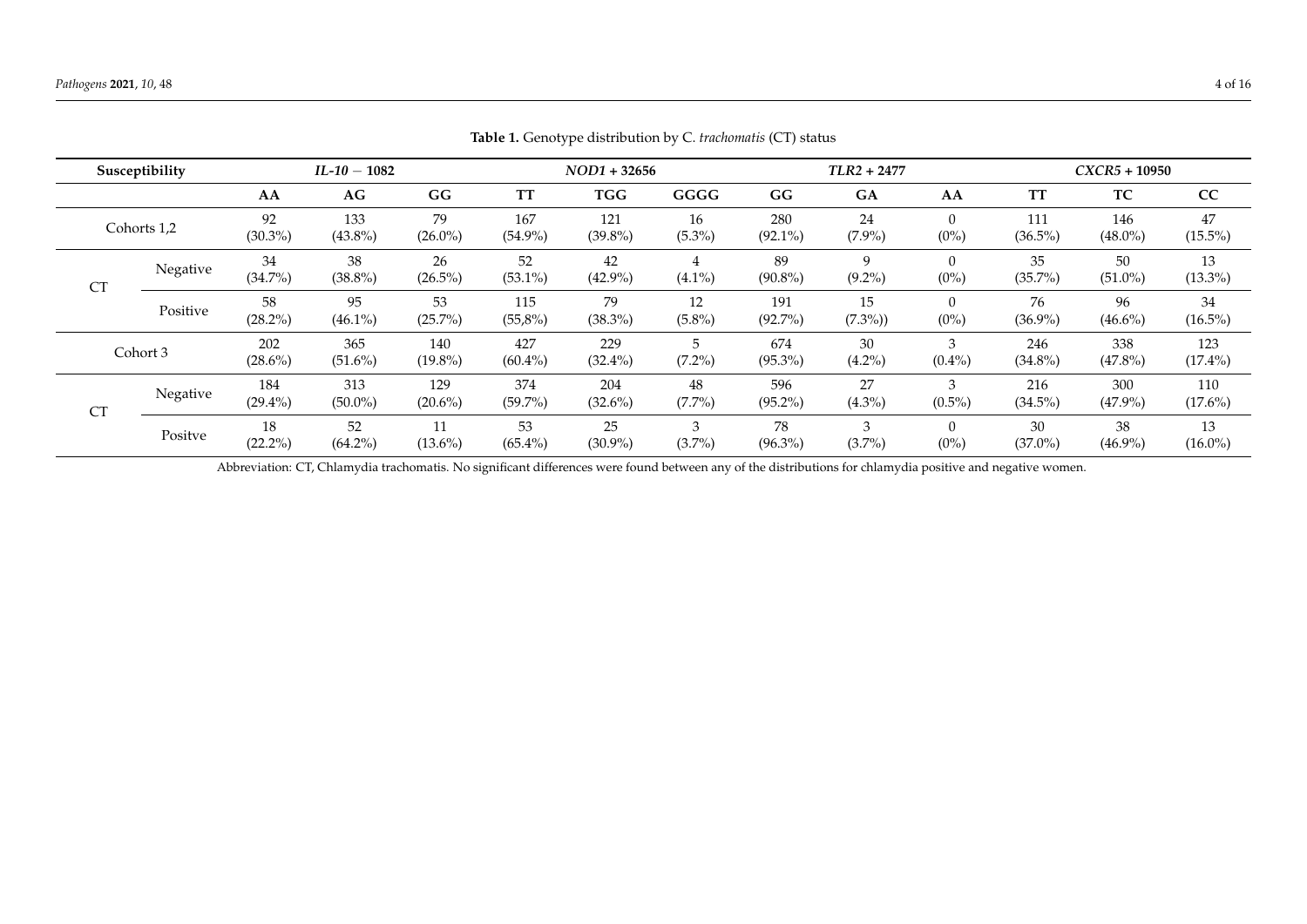| <b>Severity</b>             |               | IL-10-1082                       |               |               | $NOD1 + 32656$                       |             |               | $TLR2 + 2477$                     |            |               | $CXCR5 + 10950$                  |               |
|-----------------------------|---------------|----------------------------------|---------------|---------------|--------------------------------------|-------------|---------------|-----------------------------------|------------|---------------|----------------------------------|---------------|
| Analysis I:<br>Cohorts 1,2  | AA            | AG                               | GG            | <b>TT</b>     | <b>TGG</b>                           | GGGG        | GG            | <b>GA</b>                         | AA         | <b>TT</b>     | TC                               | CC            |
| $CT + total$                | 56 (27.9%)    | 94 (46.8%)                       | 51 $(25.4\%)$ | 112 (55.7%)   | 77 (38,3%)                           | $12(6.0\%)$ | 187 (93.0%)   | $14(7.0\%)$                       | $0(0\%)$   | 74 (36.8%)    | 94 (46.8%)                       | $33(16.4\%)$  |
| $CT + AS$                   | 34 (29.6%)    | 51 (44.3%)                       | $30(26.1\%)$  | 72 (62.6%)    | $36(31.3\%)$                         | $7(6.1\%)$  | $110(95.7\%)$ | $5(4.3\%)$                        | $0(0\%)$   | 42 $(36.5\%)$ | 55 (47.8%)                       | 18 (15.7%)    |
| $CT + S$                    | 22 $(25.6\%)$ | 43 (45.7%)                       | $21(24.4\%)$  | 40 $(46.5\%)$ | 41 (47.7%)                           | $5(5.8\%)$  | 77 (89.5%)    | $9(10.5\%)$                       | $0(0\%)$   | 32 (37.2%)    | $39(45.4\%)$                     | 15 (17.4%)    |
| $p$ value                   |               | <i>p</i> for GG vs. $A^* = 0.79$ |               |               | <i>p</i> for $^*GG$ vs. TT = 0.02 ** |             |               | <i>p</i> for $*A$ vs. $GG = 0.10$ |            |               | <i>p</i> for CC vs. $T^* = 0.74$ |               |
| Analysis II:<br>Cohorts 4,5 | AA            | AG                               | GG            | <b>TT</b>     | TGG                                  | GGGG        | GG            | <b>GA</b>                         | AA         | <b>TT</b>     | TC                               | CC            |
| Total                       | $45(25.9\%)$  | 73 (42.0%)                       | 56 (32.2%)    | $102(58.6\%)$ | 64 (36.8%)                           | $8(4.6\%)$  | $165(94.8\%)$ | $7(4.0\%)$                        | $2(1.1\%)$ | $63(36.2\%)$  | $80(46.0\%)$                     | 31 $(17.8\%)$ |
| Controls                    | 31 $(26.7\%)$ | 53 (45.7%)                       | $32(27.6\%)$  | 69 (59.5%)    | $40(34.5\%)$                         | $7(6.0\%)$  | $109(94.0\%)$ | $5(4.3\%)$                        | $2(1.7\%)$ | 44 (37.9%)    | 55 (47.4%)                       | 17 (14.7%)    |
| Cases                       | $14(24.1\%)$  | $20(34.5\%)$                     | 24 (41.4%)    | 33 (56.9%)    | $24(41.4\%)$                         | $1(1.7\%)$  | 56 (96,6%)    | $2(3,4\%)$                        | $0(0.0\%)$ | 19 (32.8%)    | $25(43.1\%)$                     | 14 (24.1%)    |
| $p$ value                   |               | <i>p</i> for GG vs. $A^* = 0.07$ |               |               | <i>p</i> for $*GG$ vs. TT = 0.74     |             |               | <i>p</i> for $*A$ vs. $GG = 0.47$ |            |               | <i>p</i> for CC vs. $T^* = 0.12$ |               |

**Table 2.** Genotype distribution by severity of infection.

*p* values based on chi-square, significant results are marked with \*\* Abbreviations: CT+, Chlamydia trachomatis positive; AS, asymptomatic; S, symptomatic.

**Table 3.** Crude and adjusted results for severity of infection.

<span id="page-4-1"></span><span id="page-4-0"></span>

| Severity   |                      | IL10: GG vs. $A^*$         | $NOD1: *GG$ vs. $TT$      | TLR2: A vs. GG            | $CXCR5$ : CC vs. $*T$   |
|------------|----------------------|----------------------------|---------------------------|---------------------------|-------------------------|
| Cohort 1,2 | OR crude             | 0.9 (95%CI: 0.5 $-1.7$ )   | 1.9 (95%CI: $1.1 - 3.4$ ) | 2.6 (95%CI: $0.8-8.0$ )   | 1.1 (95%CI: $0.5-2.4$ ) |
|            | <i>p</i> value crude | 0.79                       | $0.02**$                  | 0.10                      | 0.73                    |
|            | OR MLR               | 0.9 (95%CI: 0.5 $-1.7$ )   | 1.9 (95%CI: $1.1 - 3.4$ ) | 2.4 (95%CI: $0.8 - 7.5$ ) | 1.1 (95%CI: $0.5-2.4$ ) |
|            | <i>p</i> value MLR   | 0.68                       | $0.03**$                  | 0.14                      | 0.79                    |
| Cohort 4,5 | OR crude             | 1.9 (95%CI: $1.0-3.6$ )    | 1.1 $(95\%CI: 0.6-2.1)$   | 0.6 (95%CI: 0.1 - 2.8)    | 1.9 (95%CI: $0.8-4.1$ ) |
|            | <i>p</i> value crude | 0.07                       | 0.74                      | 0.47                      | 0.12                    |
|            | OR MLR               | $1.9 (95\% CI: 0.9 - 3.6)$ | 1.3 (95%CI: $0.6-2.4$ )   | $0.5$ (95%CI: $0.1-2.7$ ) | 1.9 (95%CI: $0.8-4.2$ ) |
|            | <i>p</i> value MLR   | 0.07                       | 0.50                      | 0.43                      | 0.13                    |

Significant results are marked with \*\* Abbreviations: MLR, multivariable logistic regression.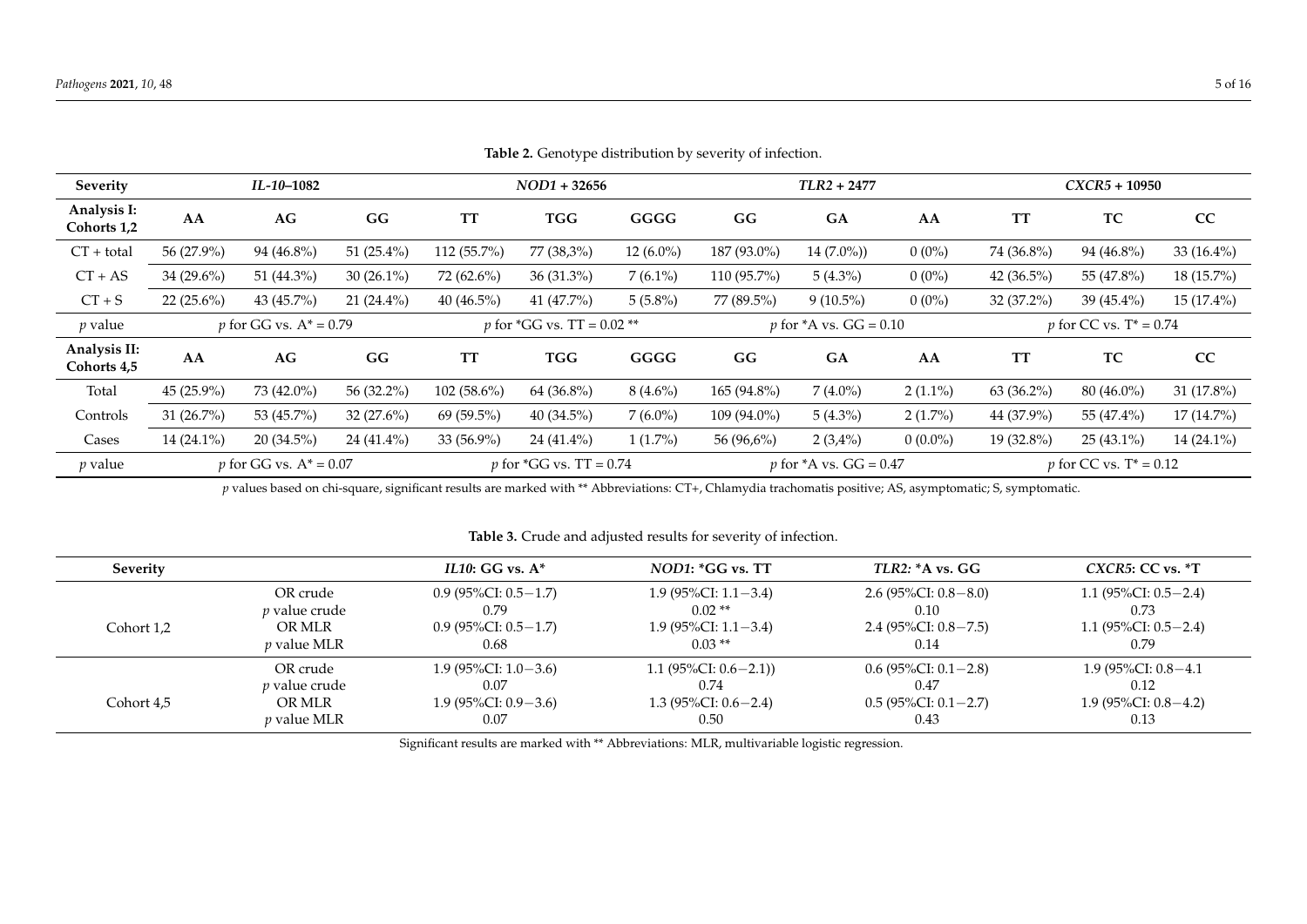<span id="page-5-0"></span>

Figure 1. Trend analysis of Cohorts (4) and (5) Comparing genotype distributions between women based on increased severity: (1) Fertile CT positive women. (2) CT positive women with PID. (3) CT positive women with ectopic pregnancy and/or tubal factor infertility. Percentage of genotypes as part of total. Abbreviations: CT+, Chlamydia trachomatis positive; PID, pelvic inflammatory disease; EP, ectopic pregnancy; TFI, tubal factor infertility. and/or tubal factor infertility. Percentage of genotypes as part of total. Abbreviations: CT+, Chlamydia trachomatis positive; PID, pelvic inflammatory disease; EP, ectopic pregnancy; TFI, tubal factor infertility.

> IV: The AUC for the regression model performed on all four SNPs comparing symptomatic vs. asymptomatic in cohort 1 and 2 was 0.60 (95%CI: 0.52–0.68). The same score of 0.60 was obtained in the analysis of cohort 4 and 5 (95%CI: 0.52–0.69). After correcting results for the other investigated SNPs similar results as to the uncorrected data were found (Tables [3](#page-4-1) and [4\)](#page-5-1).  $\sim$  minimize the number of infertile women who try to become pregnant naturally, when  $\sim$

> this data. Therefore, we can not complication that late complications are not complications are not caused by

<span id="page-5-1"></span>

| Susceptibility |                      | $IL10: GG vs. A*$      | $NOD1:$ ${}^*GG$ vs.<br>TТ | TLR2: A vs. GG         | $CXCR5:$ *C vs. TT     |
|----------------|----------------------|------------------------|----------------------------|------------------------|------------------------|
|                | OR crude             | $1.0$ (95%CI: 0.6–1.7) | $0.9$ (95%CI: 0.6–1.4)     | $0.8$ (95%CI: 0.3–1.8) | $1.0$ (95%CI: 0.6–1.6) |
| Cohorts 1,2    | <i>p</i> value crude | 0.88                   | 0.65                       | 0.57                   | 0.84                   |
|                | OR MLR               | $1.0$ (95%CI: 0.6–1.7) | $0.9$ (95%CI: 0.6–1.5)     | $0.8$ (95%CI: 0.3–1.9) | $1.0(95\%CI: 0.6-1.6)$ |
|                | $p$ value MLR        | 0.90                   | 0.69                       | 0.60                   | 0.85                   |
|                | OR crude             | $0.6$ (95%CI: 0.3–1.2) | $0.8$ (95%CI: 0.5–1.3)     | $0.8$ (95%CI: 0.3–2.9) | $0.9$ (95%CI: 0.6–1.4) |
| Cohort 3       | <i>p</i> value crude | 0.14                   | 0.33                       | 0.79                   | 0.65                   |
|                | OR MLR               | $0.6$ (95%CI: 0.3–1.2) | $0.8$ (95%CI: 0.5–1.3)     | $0.9$ (95%CI: 0.3–2.9) | $0.9$ (95%CI: 0.6–1.5) |
|                | <i>p</i> value MLR   | 0.15                   | 0.32                       | 0.82                   | 0.66                   |

Table 4. Crude and adjusted results for susceptibility to infection

Abbreviations: MLR, multivariable logistic regression.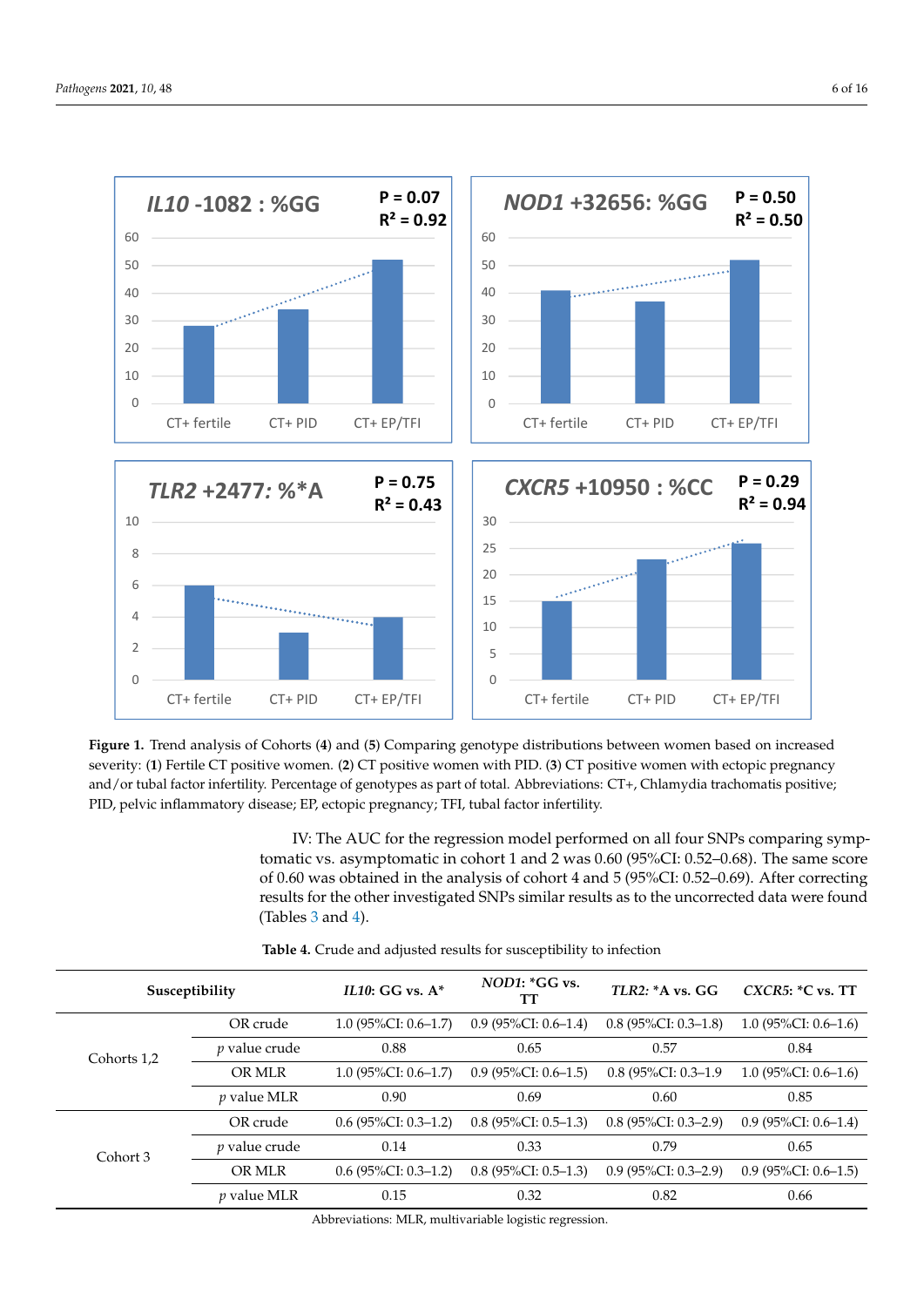# **3. Discussion**

The aim of this study was to add to the current evidence base on the role of human genes in CT infection by assessing whether we could confirm the previously observed role of SNPs in the genes *IL10*, *NOD1*, *TLR2*, and *CXCR5* in the susceptibility to and severity of a CT infection. These four genes are all involved in detecting micro-organisms and starting the inflammatory response. Disease pathology is based on the functionality of these four genes linked to the SNPs studies. Meaning the severity of infection is genetically based in individuals. The novelty of this study is confined to confirming already proven associations with new and more data. Confirmation of these previous associations would be one step further in the direction of using these SNPs as a genetic part of a tubal pathology predicting algorithm. This algorithm will aim to differentiate between women likely to have fertility problems due to CT infections and women without increased risk. Saving women without increased risk unnecessary tubal imaging will save them an uncomfortable, expensive, invasive test with health hazards. In addition, earlier tubal imaging of women with a genetically very high risk of infertility due to CT can save a couple trying to become pregnant in vain. On the other hand, women without CT antibodies (and thus a low risk to tubal pathology) but with a high genetic risk profile should be investigated in more detail instead of trying to become pregnant for a year longer. This is due to two potential effects: (1) Loss of antibodies to CT and (2) tubal pathology due to other STDs like Neisseria, for which the SNP algorithm potentially also works.

The viability of such a tubal pathology predicting algorithm is still subject to scientific debate. Earlier attempts in other complex diseases to use polygenic risk scores, which were based on small numbers of highly significant SNPs identified from GWA studies, achieved only limited predictive value [\[18\]](#page-14-14). However, this algorithm will not only be based on genetics. Current machine learning methods allow for unprecedented pattern detection in both genetics and other factors. Other factors could possibly include the interaction between genetic variants and different disease serovars, amount of infections, co-infections, treatment (failure), age, birthplace, how positive the CAD test turns out, and sexual behavior. For now, this manuscript focuses solely on the genetic component and, more specifically, the confirmation of four previously proven SNP's. If such a mentioned algorithm will never be created, or if it does not employ host genetics, at the very least, this study aids in further uncovering host factors driving ascension and pathology.

An association with susceptibility for CT infections was previously found for *NOD1* + 32656 T > GG but could not be confirmed in the current study. In contrast, the association of  $IL10 - 1082$  A > G with susceptibility was not earlier investigated, where we observed a protective effect. However, when comparing carriers of the mutation vs. homozygote wild-type, significance was lost (aOR 0.6, *p* = 0.15).

In the severity analysis, we confirmed the role for  $NOD1 + 32656$  T  $>$  GG; *NOD1* + 32656 \*GG associated with a twofold higher risk of a symptomatic course of CT infection. CT Positive women with *IL10* − 1082 GG had an almost threefold higher odds ratio for developing late complications (i.e., EP/TFI) compared to CT positive females with the  $A^*$  genotype. When including PID in the analysis, as well as in trend analysis comparing fertile CT positive women to CT positive women with PID to CT positive women with EP/TFI, a near significant ( $p = 0.07$ ) association was found for  $IL10 - 1082$ GG. The role of the SNPs *TLR2* + 2477 G > A and *CXCR5* + 10950 T > C in the severity of infection could not be confirmed in this study.

NOD1 normally functions as an intracellular pattern receptor and is capable of triggering the host's innate immune signaling pathways. This results in the production of pro-inflammatory cytokines, which are a vital part of the host defense against CT [\[19\]](#page-14-15). However, *NOD1* + 32656 T > GG creates a stop codon, thus impairing the functioning of the gene and the host defense. Branković et al. found a protective effect for *NOD1* + 32656 \*GG (OR 0.52;  $95\%$ CI: 0.32–0.83,  $p = 0.006$ ) in the susceptibility to infection [\[15\]](#page-14-11) while we did not find an association between this SNP and the susceptibility to a CT infection. A plausible explanation for this difference is that Branković used a more strict definition. Our definition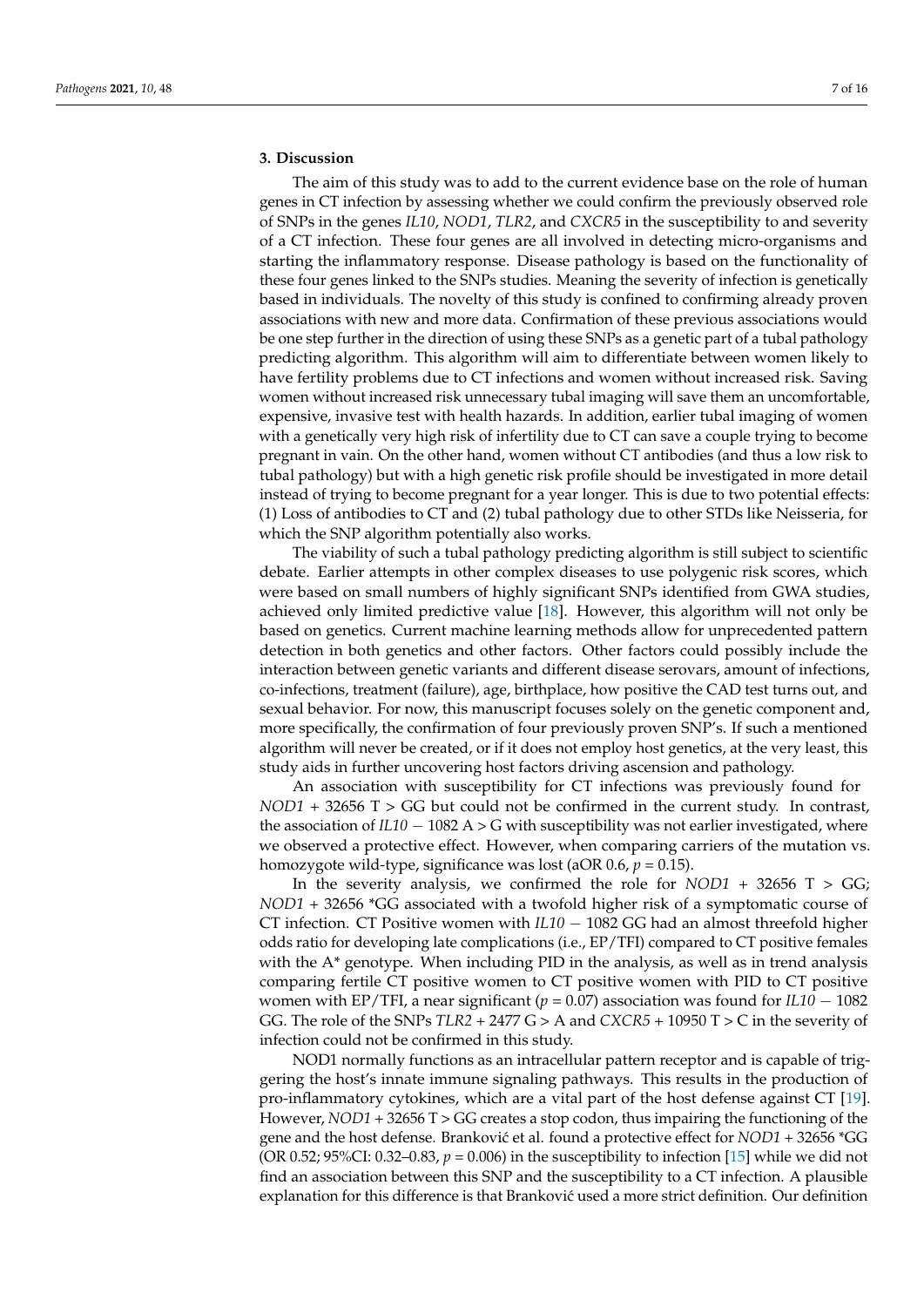is positivity for CT DNA, while his research only used women who were both CT DNA and CT IgG positive, compared to women negative for both. When assessing the severity of a CT infection, Brankovi´c's study found that carrying the *NOD1* GG insertion increased the risk of tubal pathology (OR: 2.25; 95%CI: 1.08–4.67, *p* = 0.04). When comparing CTpositive women without symptoms to CT-positive women with symptoms to CT-positive women with TFI, Branković found an increasing trend in carriage of the GG allele (*p*-trend: 0.0003). While we could confirm the *NOD1* GG insertion association with a symptomatic course of a CT infection, we did not find an association between the GG insertion and late complications. Concerning the OR for late complications, an important difference between Branković's research and ours is that Branković reported on CT positive women diagnosed with TFI, and we, in this analysis, did not take the CT status into account. The difference in results in trend analysis is probably also due to definition differences. Branković compared asymptomatic women to symptomatic women to women with TFI (all CT positive), while we compared fertile women to women with PID to women with EP/TFI (all CT positive).

Our result of *IL10* − 1082A>G being a risk SNP is contrary to our hypothesis, which was based on research done by Ohman et al. They showed that the A allele was significantly associated with increased disease severity after CT infection [\[17\]](#page-14-13). In addition, other research indicated the AA genotype as a risk factor for Chlamydial TFI [\[20\]](#page-14-16). The GG genotype was found in 41.1% of our cases, while Ohman had found 19.8%. The AA genotype was found in 24.1% and 29.2% for our study and Ohman's study, respectively, a remarkable difference in genotype distributions for cases in different populations. A possible explanation could be that the genotype distribution of the *IL-10* − 1082 SNP in Finland is quite different compared to our West-European population [\[17\]](#page-14-13). The results we found for *IL10* are seemingly contradicting when looking at the protective effect for *IL10* − 1082 <sup>\*</sup>G in the susceptibility to CT infection versus the risk and role of the *IL10* − 1082 GG genotype in the severity of a CT infection. An explanation could be that these are clearly two different stages in complications of CT infections. It has been shown that *IL10* suppresses the inflammatory functions of macrophages, NK cells, dendritic cells, Th1, Th2, and B lymphocytes by regulating the expression of interferon-γ, tumor necrosis factor-α, major histocompatibility complex class II antigens, and co-stimulatory molecules, making it one of the most important regulatory factors [\[21](#page-14-17)[–23\]](#page-14-18). The *IL10* − 1082 SNP, which resides in the promotor region, forms three haplotypes with two other SNPs in this promotor region: −819 C > T and −592 C > A. The haplotypes formed are: GCC, ACC, and ATA. ACC and ATA are generally linked with low cytokine production; GCC is linked with a high IL10 production [\[24](#page-14-19)[,25\]](#page-14-20). However, results differ per study, and also the reverse has been suggested [\[26](#page-15-0)[,27\]](#page-15-1). For our study, it could be hypothesized that if GG is the genotype with low IL10 production, then the lack of suppression (especially of interferon- $\gamma$  [\[25\]](#page-14-20)) will upregulate the host defense against intracellular infections, clearing the infection at an early stage. However, if the upregulated immune system is unable to clear the infection, it might be stimulated too much, resulting in enhanced inflammation and tissue damage and thus increasing the chance of episodes of PID and potentially subsequent tubal scarring. The absence of an association between susceptibility and *TLR2* + 2477 G > A could be explained by earlier studies, which found it only associated with haplotype combinations [\[14\]](#page-14-10). The haplotypes with an increased risk of infection were heterozygous (GA) or homozygous (GG) for +2477 SNP [\[14\]](#page-14-10). In our study, *TLR2* approached significance when comparing CT positive women with a symptomatic course of infection to CT positive women with an asymptomatic course of infection. In the original research, using cohort 1, no such near-significant value was found [\[14\]](#page-14-10). In the study by Verweij et al. *TLR2* +2477 \*A was also more frequently present in patients with tubal pathology (19.2%) compared to women without tubal pathology  $(0\%, p = 0.015)$  [\[14\]](#page-14-10). The mechanism explaining these associations might be a lowered responsiveness to lipoproteins by the mutation [\[28\]](#page-15-2), making it more difficult to recognize the CT particle.

CXCR5 has mainly been studied in mice thus far, in which it appears to regulate CD4- and natural killer T-cells [\[16\]](#page-14-12). The *CXCR5* + 10950 CC genotype of this chemokine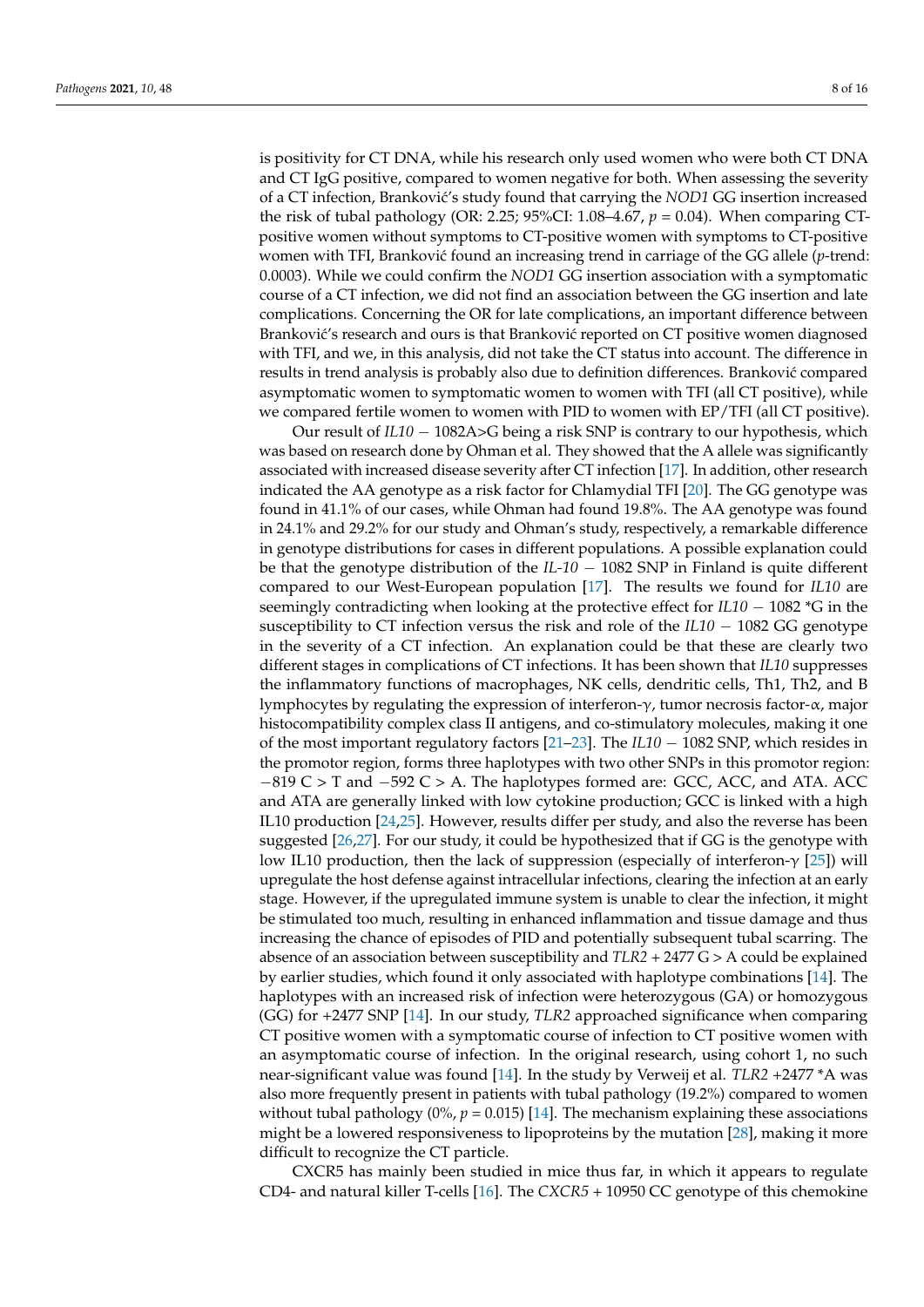receptor has been found to protect CT positive women with an OR of 0.1 of developing tubal pathology. [\[16\]](#page-14-12) In our study, this finding could not be confirmed. Consistent with the previous findings [\[16\]](#page-14-12), it did not associate with altered susceptibility to a CT infection.

Several limitations can be noted for this study. First, even though the women with late complications were selected out of large cohorts, the total number, in the end, is still relatively small. Second, for power purposes, we decided to include as many people as possible and thus confirmed earlier results using partly the same participants. However, sensitivity analysis yielded similar results. This sensitivity analysis was done using only the women who had never been tested before for these SNPs. Alternatively, if this method was not possible, comparing never before used cases with already analyzed controls. Third, the SNP distribution in cohort 3 did not match the SNP distribution of cohort 1 and 2 (*p* for the difference between groups  $\leq 0.05$ ). This means we needed to assess the susceptibility in cohort 1 and 2 combined and 3 separately, resulting in an unexpected loss of power. The difference between the SNP distributions could be the different geographical locations of cohort 3 inside the Netherlands. A study employing whole-genome sequencing to investigate variation and population structure in the Netherlands identified non-random sharing of rare mutations within and across provinces [\[29\]](#page-15-3). In addition, it used principal component analysis of common SNPs (frequency  $>$  5%) to show a subtle substructure along a north-south gradient in the Netherlands [\[29\]](#page-15-3). Fourth, the definition of PID is a difficult one and as can be seen in Figure [1](#page-5-0) the PID group does not always follow the same expected trend when trend analyzing with increasing severity are performed, even though CT is linked to PID. Fifth, we could not correct for co-infections as we do not have this data. Therefore, we cannot be absolutely certain that late complications are not caused by co-infections like Gonorrhea. However, this prevalence in Holland is low [\[3\]](#page-13-2). Considering cohort 1–3, a limitation is that susceptibility was only measured at one point in time.

We could not confirm all prior findings. This shows on one hand that confirmatory studies are of high importance and on the other hand that larger studies to further investigate these four, and other SNPs, are warranted. The ultimate goal of these studies is to determine the potential of these SNPs as a genetic component of a tubal-pathology prediction algorithm among CT positive women. The aim of the algorithm is twofold. First, to minimize the number of infertile women who try to become pregnant naturally, while actually IVF is indicated. Second, to reduce the number of fertile women unnecessarily undergoing a laparoscopy. In conclusion, our research does not exclude that genetics may in part be associated with the susceptibility and severity of CT infections, however, there is insufficient evidence to justify the routine determination of the genetic signature of the four studies SNP's in clinical practice yet. More research for these SNP's and other genetic variations to provide more insight seems needed.

#### **4. Materials and Methods**

#### *4.1. Studied Cohorts*

A total of 1201 women from 4 different STI and one late CT complication cohorts were included in this study, which aimed to confirm the role of SNPs in the 4 genes, *IL10*, *NOD1*, *TLR2*, and *CXCR5*, in the susceptibility to and severity (which was separated in symptomatic course and late complications) of CT infection in women. Characteristics of the 5 cohorts are listed in Table [5.](#page-10-0) Cohorts 1–3 were used to test susceptibility and cohorts 1, 2, 4, and 5 to test the severity of CT infection. Cohort 3 only contained information about CT status, not severity of infection, hence, it was not included in the severity analysis. Cohorts 4 and 5 consisted only of CT positive women and were, therefore, not included in the susceptibility analyses. From all cohorts, only women from West-European ethnicity (i.e., Dutch, British, Austrian, Belgian, German, Irish, or Luxembourgish) were included. From all samples of included women, DNA was isolated for SNP determination, as listed in Table [5.](#page-10-0) Sample material was either serum, a buccal swab, a vaginal swab, urine, or PBMC (peripheral blood mononuclear cell).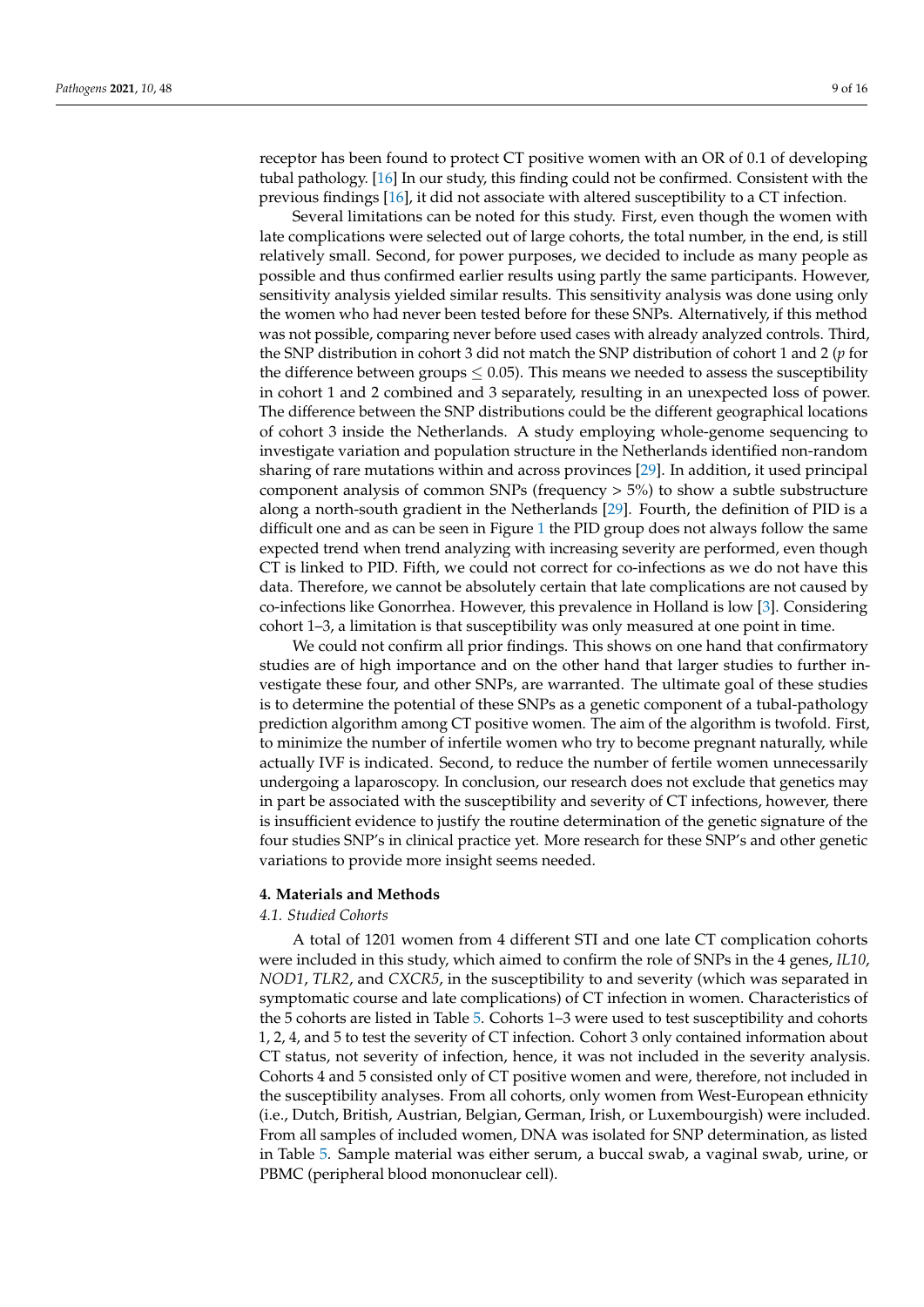Since SNP analysis requires large datasets, a percentage of women who had also already previously been tested for these SNPs were included to maximize the amount of data. For 3 out of 4 SNPs (*NOD1* + 32656 T −> GG, *TLR2* + 2477 G > A, and *CXCR5* + 10950 T > C), the susceptibility to a CT infection had previously been studied using (part of) cohort 1. In these previous studies, *NOD1* and *TLR2* used a different outcome, i.e., including CT serology positivity. [\[14–](#page-14-10)[16\]](#page-14-12) For the current confirmation study, 2 cohorts have been added, making the percentages of overlap between the current and the previous studies 11%, 19%, 19%, and 0% for *NOD1*, *TLR2*, *CXCR5,* and *IL10*, respectively. For severity, 2 SNPs (*NOD1* + 32656 T −> GG and *TLR2* + 2477 G > A) in part used the same cohorts as the original research; cohort 1 was previously used for symptomatology assessment in *NOD1* (26% overlap) (14) and *TLR2* (47% overlap) (13). Furthermore, 21% of cases (and 0% of controls) for late complications matched with the original paper for NOD1 (14). The majority (86%) of SNP determinations were done on women not previously tested for these SNPS.

#### *4.2. SNP Determination*

The isolated DNA samples were used to determine the SNPs *TLR2* + 2477 G > A (rs5743708), *NOD1* + 32656 T −> GG (rs6958571), *CXCR5* +10950 T > C (rs3922), and *IL10* -1082 A > GA (rs1800896). The SNPs were genotyped either at LGC in the United Kingdom (cohort 1–4) or in our own laboratory of Immunogenetics VUmc, The Netherlands (cohort 5) using KASP (Kompetitive Allele Specific PCR, LGC, Manchester, UK) technology. [\[35\]](#page-15-4) This technology was supplemented with in-house RT-PCR using Roche Assay-by-Design.

#### *4.3. Data Analyses*

### 4.3.1. Susceptibility Analyses: Cohorts 1–3

Susceptibility to CT infection and the presence of the 4 SNPs was determined in cohorts 1–3. Cases were defined as tested PCR-positive for CT DNA during STI clinic visits. Controls were participants who had tested PCR-negative for CT during STI clinic visits.

Genotype distributions were tested in all cohorts and between cohorts. In case genotype distribution did not differ significantly between cohorts ( $\chi^2$  test), cohorts were combined to increase power. Analyses were performed for all 4 SNPs separately. Subsequently, multivariable logistic regression was performed on all 4 SNPs to evaluate whether SNPs would be predictive for the susceptibility of CT infections independent of other SNPs. The occurrence of SNPs in cases and controls was compared using  $\chi^2$  tests, and risks of CT acquisition between different SNP distributions were described as odds ratios (OR) with 95% confidence interval (CI).

#### 4.3.2. Severity Analyses: Cohorts 1,2,4,5

The definition of severity of CT infection can be divided in two ways: (1) As an immediate symptomatic course of infection and (2) as late complications (i.e., pelvic inflammatory disease, ectopic pregnancy, and/or tubal factor infertility). Cohort 1 and 2 contained information regarding symptomatic course of infection, and cohort 4 and 5 contained information regarding late complication. The severity of CT infection and the presence of SNPs was assessed in 4 ways.

I: Investigating severity in terms of symptomatic CT infections versus asymptomatic CT infections, determining the presence of the SNPs in cohorts 1 and 2. Cases were defined as symptomatic CT positive women and controls as asymptomatic CT positive women.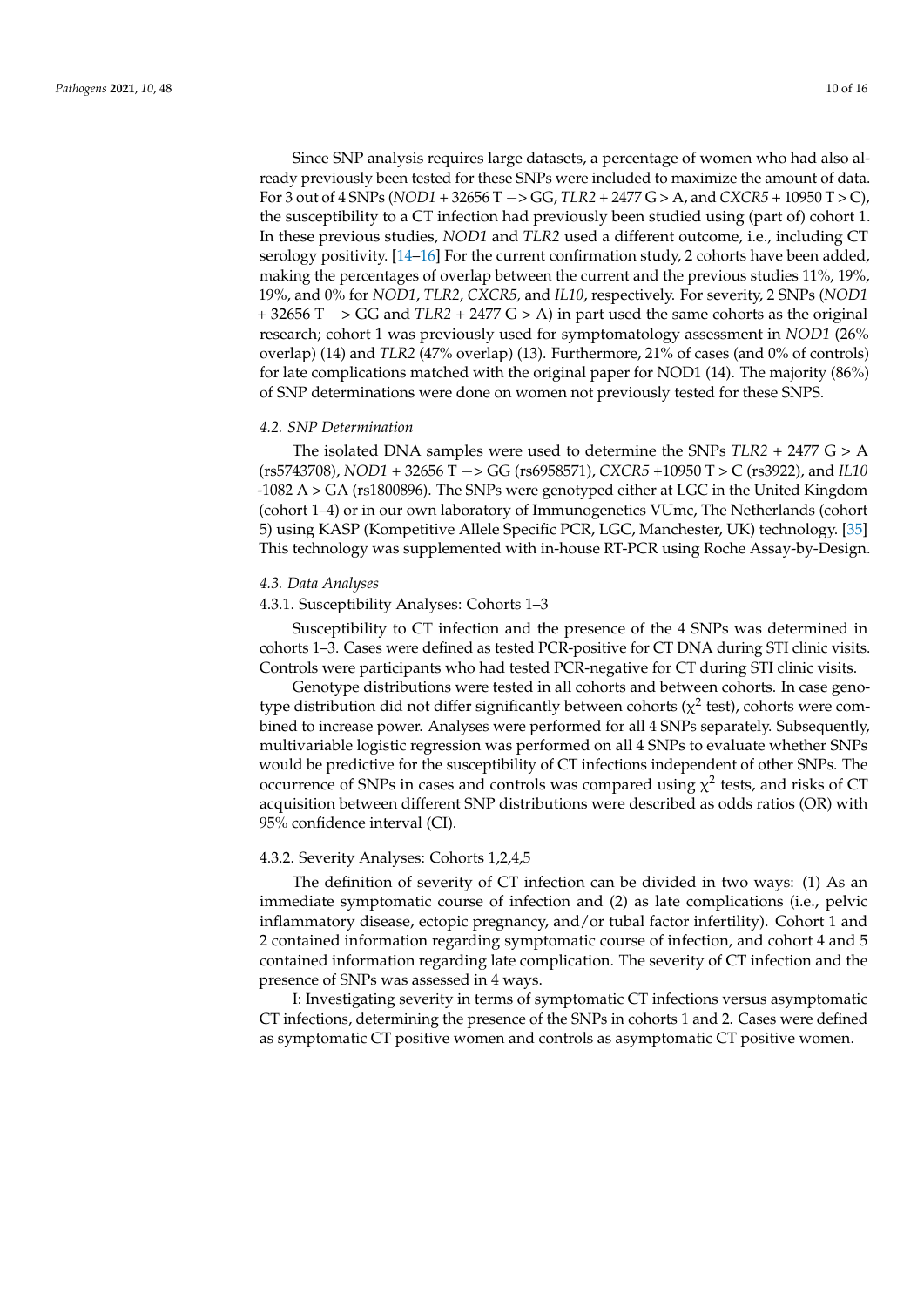<span id="page-10-0"></span>

| Cohort                                                                                    | <b>Cohort Description</b>                                                                                                                                                                                           | n   | <b>CT</b> Determination                                                                                                                                                                             | Chlamydia Outcome                                                                                                                  | <b>DNA</b> Isolation                                                                                                                           | Severity<br>Determination                                                                                                                             |
|-------------------------------------------------------------------------------------------|---------------------------------------------------------------------------------------------------------------------------------------------------------------------------------------------------------------------|-----|-----------------------------------------------------------------------------------------------------------------------------------------------------------------------------------------------------|------------------------------------------------------------------------------------------------------------------------------------|------------------------------------------------------------------------------------------------------------------------------------------------|-------------------------------------------------------------------------------------------------------------------------------------------------------|
| Cohort 1: Patients from<br>STI outpatient clinic<br>Amsterdam                             | Women under the age of 33. Collected<br>from July 2001 to December 2004 to<br>investigate the role of a CD14 SNP in<br>susceptibility to a CT infection [30].                                                       | 192 | Cervical swabs were used for<br>CT DNA detection by PCR<br>(COBAS AMPLICOR;<br>Hoffman-La Roche, Basel,<br>Switzerland [6].                                                                         | Chlamydia negative<br>n = 98 Chlamydia<br>positive Symptomatic<br>$n = 42$ Asymptomatic<br>$n = 52$                                | DNA was isolated<br>from PBMC using<br>isopropanol isolation<br>$[30]$                                                                         | Women completed a<br>questionnaire<br>regarding their<br>symptoms at that<br>moment.                                                                  |
| Cohort 2: Patients from<br>STI outpatient clinic the<br>Hague                             | Collected from January to October 2008<br>to investigate the differences in IgG<br>response in reaction to an infection by<br>CT serogroup B, Serogroup I or<br>serogroup $C$ [31]                                  | 112 | Cervical, vaginal, and/or<br>urethral swabs and urine<br>specimens were used for CT<br>detection via probe<br>hybridization assays (pace2<br>assay, Genprobe) [31].                                 | Chlamydia positive<br>Symptomatic $n = 44$<br>Asymptomatic $n = 63$<br>Unknown $n = 5$                                             | DNA was isolated<br>from serum using<br>Roche High Pure PCR<br>Template<br>Preparation kit.                                                    | Information about<br>symptoms was<br>collected at the STI<br>clinic or at the<br>Department of<br>Obstetrics and<br>Gynaecology.                      |
| Cohort 3: Patients from<br>STI outpatient clinic<br>South-Limburg                         | Women between 18 and 33 years old,<br>originally used to investigate an<br>association between susceptibility to a<br>CT infection and specific mutations in<br>the vitamin D metabolism [32]                       | 707 | CT status was assessed using<br>Roche Cobas 4800 NAAT                                                                                                                                               | Chlamydia negative<br>$n = 626$ Chlamydia<br>positive $n = 81$                                                                     | DNA was isolated<br>from serum with a<br>Hamilton Starlight<br>isolation robot.                                                                | NA                                                                                                                                                    |
| Cohort 4: Gynaecology<br>cohort from the<br><b>University Medical</b><br>Center Groningen | This women were part of a subfertility<br>cohort aiming<br>to investigate the influence of a HLA-A<br>SNP to the severity of a CT infection.<br>We used only the women with<br>laparoscopically confirmed TFI [33]. | 12  | Serum was used for a CAT test<br>(pELISA, Medac Diagnostika,<br>Germany). [33]                                                                                                                      |                                                                                                                                    | DNA was isolated<br>from serum using<br>Roche High Pure PCR<br>Template Preparation<br>kit.                                                    | All had undergone<br>laparoscopy                                                                                                                      |
| Cohort 5: Subset of<br>Netherlands Chlamydia<br>Cohort Study (NECCST)<br>$[34]$           | Long-term prospective cohort aiming to<br>determine CT complication risk and<br>risk factors among women. Data<br>collection (questionnaires, swabs and<br>blood samples) from 2008-2016 [34].                      | 178 | Chlamydia positivity was<br>determined by either a<br>self-reported chlamydia<br>infection, a positive PCR-test<br>outcome in the CSI study<br>and/or the presence of CT IgG<br>antibodies in serum | All positive<br>Self-reported infection<br>$n = 164$ and/or<br>Positive PCR test<br>$n = 26$ and/or Presence<br>of CT IgG $n = 53$ | DNA was isolated<br>from buccal swabs,<br>vaginal swabs, or urine<br>samples using Roche<br>High Pure PCR<br>Template Preparation<br>kit [34]. | Women completed a<br>questionnaire<br>regarding long term<br>complications. PID<br>$n = 42$ And/or TFI<br>$n = 9$ And/or Ectopic<br>pregnancy $n = 6$ |

**Table 5.** Description of the cohorts.

From all cohorts, only women from West-European ethnicity were included; Abbreviations: CD14, cluster of differentiation 14; PCR, polymerase chain reaction; PBMC, peripheral blood mononuclear cell; IgG, Immunoglobulin G; NAAT, nucleic acid amplification test; HLA-A, human leukocyte antigen-A; CAT, Chlamydia antibody test; PID, pelvic inflammatory disease; TFI, tubal factor infertility.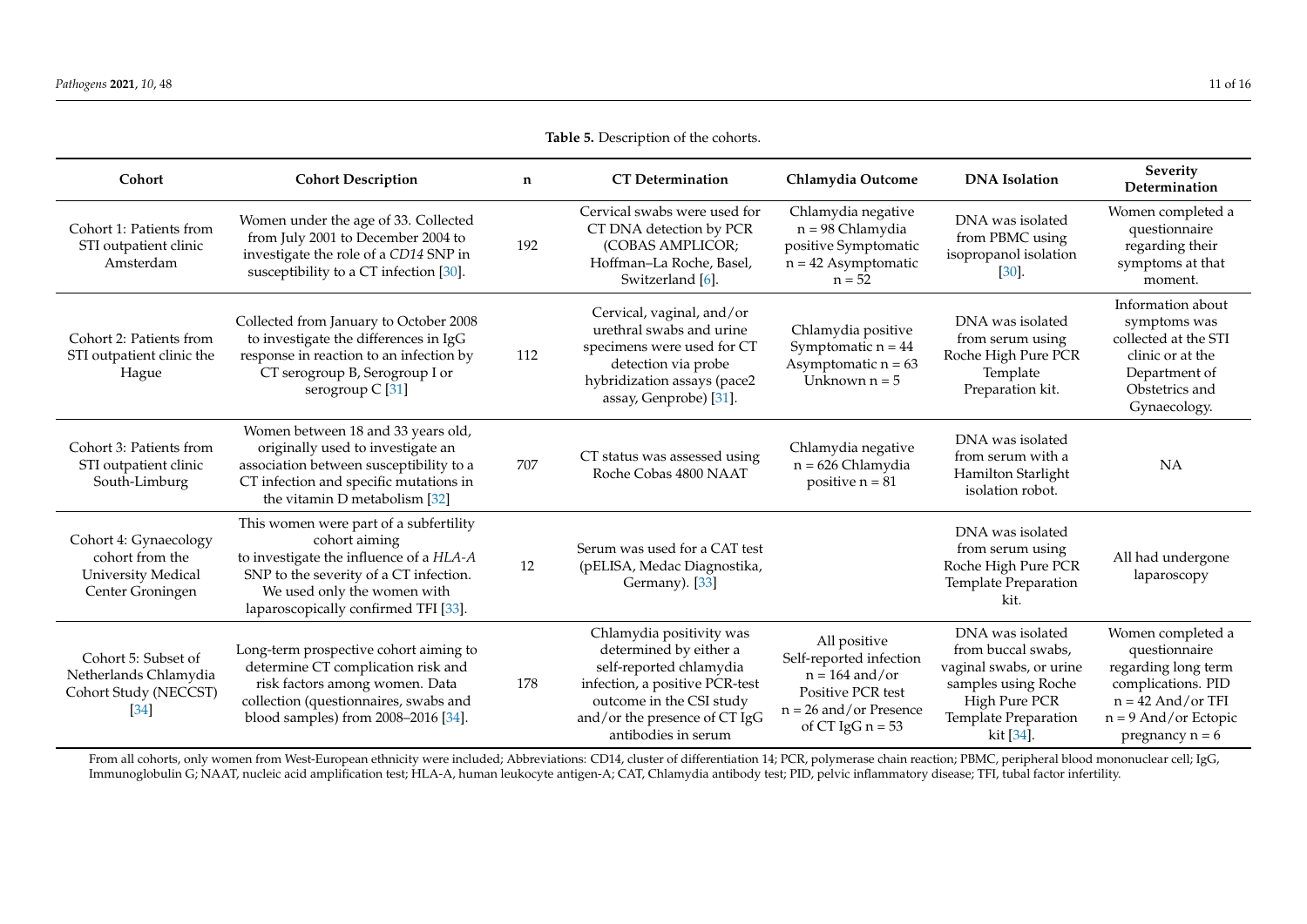II: Examining the presence of SNPs among CT positive women, comparing women positive for CT complications to women negative for CT complications. Cases were defined as women with a positive CT history and PID and/or ectopic pregnancy and/or TFI. In sensitivity analyses, PID was excluded in the definition to create a more specific outcome (due to heterogeneity in PID diagnosis). Cases were defined as women with a positive CT history and ectopic pregnancy and/or TFI. In cohort 4, TFI was defined as extensive peri-adnexal adhesions and/or distal occlusion of at least one tube, not attributable to abdominal pathology other than the genital tract infection (e.g., appendicitis) [\[33\]](#page-15-10). In Cohort 5, self-reported TFI was used. Controls were defined as women with a positive CT history without PID, ectopic pregnancy, and TFI and with at least one pregnancy of >20 weeks.

III: Performing trend analysis (i.e., a statistical procedure performed to evaluate hypothesized linear and nonlinear relationships between quantitative variables) to study the relationship between SNP occurrence and increased severity among cohorts 4 and 5. The hypothesis that the percentage of people carrying the risk genotypes would increase with increasing severity was tested. The groups, which were compared for trend, were arranged in order of severity: Fertile CT positive women (i.e., pregnant for at least once for >20 weeks), CT positive women with PID, CT positive women with ectopic pregnancy, and/or tubal factor infertility.

IV: It is well possible that SNPs in the different pathways do overlap and that women have multiple SNPs. Multiple SNPs can interact and, therefore, the result of having multiple SNPs might be different compared to just assessing all SNPs apart. To correct for this, we applied multivariable logistic regression to all four SNPs to evaluate whether the combination of SNPs would be predictive for the severity of CT infections. Analyses were performed on cohort 1 and 2 combined to assess the predictive value for symptomatology as well as on cohort 4 and 5 to assess the predictive value for long-term complications.

#### 4.3.3. Sensitivity Analysis

If the analysis involved women who previously had been tested for the described SNPs, a sensitivity analysis was performed excluding these women (Appendix [A](#page-12-0) Tables [A1–](#page-12-2)[A4,](#page-13-3) Appendix [A](#page-12-0) Figure [A1\)](#page-13-4). No sensitivity analysis regarding the susceptibility could be performed for *TLR2* and *CXCR5.* Cohort 1 had, in full, already been used to evaluate these SNPs. Sensitivity analysis using only cohort 2 proved impossible since this cohort existed only of CT positive women. Therefore, a different kind of sensitivity analysis was done comparing the CT positive women of cohort 2 with the CT negative women of cohort 1. In this way, a new comparison was made between cases that were never tested for the SNP and controls who were (Appendix [A](#page-12-0) Table [A1\)](#page-12-2).

 $\chi^2$  tests were used, and risks were described as odds ratios (OR) with 95% confidence interval (CI).  $p$  values  $< 0.05$  were considered statistically significant. Analyses were performed using IBM SPSS Statistics. The regression coefficient  $(R^2)$  for the trends was calculated using an ordinal scale in Microsoft Office Excel.

#### *4.4. METC Approval*

The act 'Medical Research Involving Human Subjects' (WMO, Dutch Law) states that anonymous spare human materials and data may be used for research purposes if the data are completely anonymized and not retrievable. Cohort 5 was approved by Medical Ethical Committee VU medical Center, Amsterdam the Netherlands (NL 51553.094.14/2015.903(A2019.336)). All participants provided informed consent for participation.

**Author Contributions:** Conceptualization, J.B.J.; B.M.H.; S.O.; S.A.M.; methodology, J.B.J.; B.M.H.; S.O.; S.A.M.; formal analysis, J.B.J.; B.M.H.; S.O.; investigation, J.B.J.; B.M.H.; resources, B.H.B.v.B., M.A.B.v.d.S., H.J.C.d.V., C.J.P.A.H., N.H.T.M.D.-M., C.J.B., S.A.M., S.O.; data curation, J.B.J.; B.M.H.; writing—original draft preparation, J.B.J.; B.M.H.; writing—review and editing, B.H.B.v.B., M.A.B.v.d.S., H.J.C.d.V., C.J.P.A.H., N.H.T.M.D.-M., C.J.B., S.A.M., S.O.; visualization, J.B.J.; B.M.H.; supervision,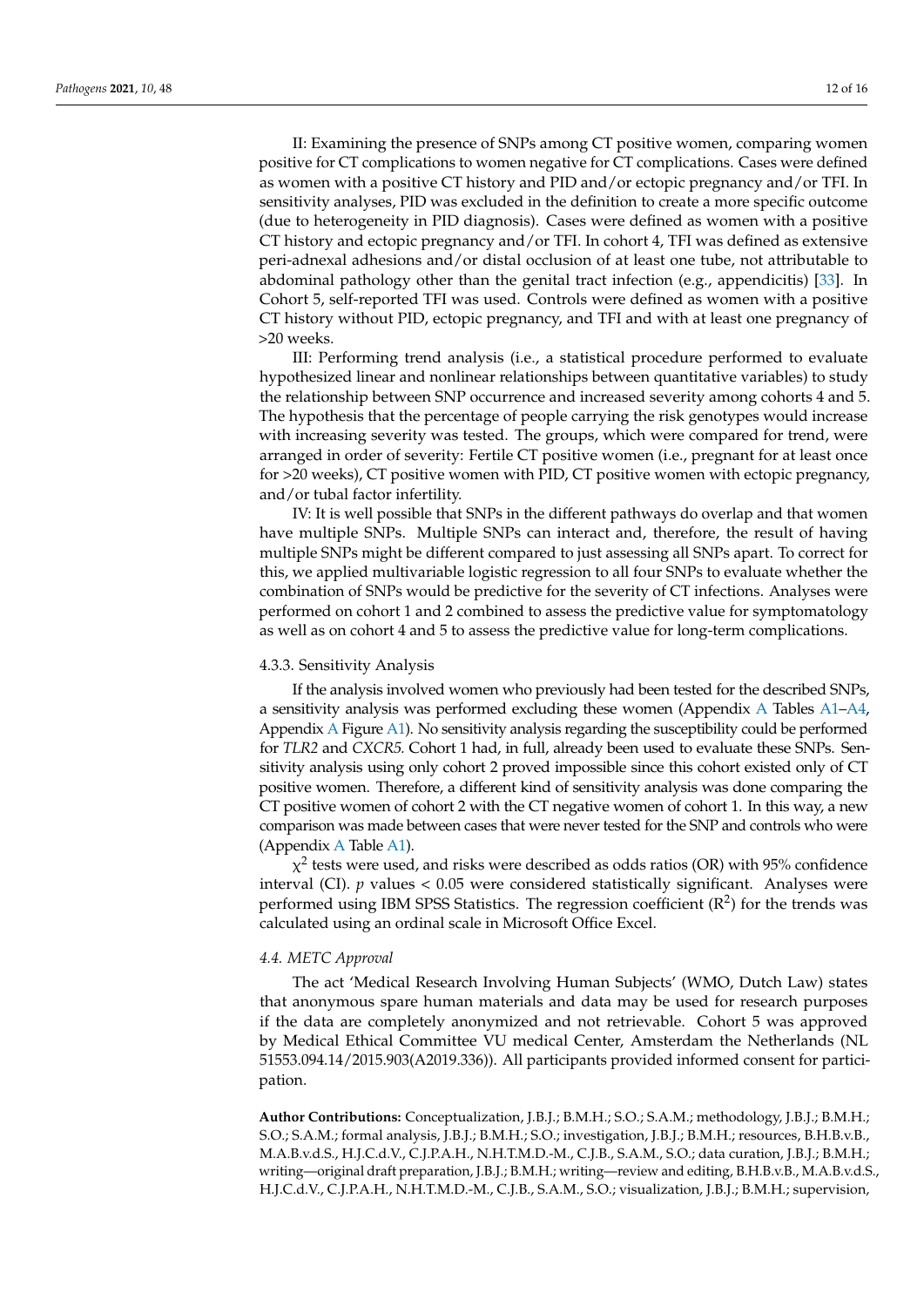S.O., S.A.M.; project administration, S.A.M.; funding acquisition, S.A.M. All authors have read and agreed to the published version of the manuscript.

**Funding:** This study is funded by the Netherlands Organisation for Health Research and Development (ZonMW Netherlands, a governmental organization grant (registration number: 50-53000- 98-103) and research funding from the Ministry of Health, Welfare and Sports to the Centre of Infectious Disease Control. Additional funding has been obtained for the SNP based analyses: The host genetic marker Assay used inside this Consortium is being developed via an EU Eurostars Grant entitled "The development of an accurate host genetic diagnostic assay for women with subfertility "(Acronym TubaTEST), Grant number E19372, awarded to TubaScan Ltd., a spin-off company of the VU University Medical Centre, Amsterdam, Department of Medical Microbiology and Infection Control, Laboratory of Immunogenetics.

**Data Availability Statement:** The data presented in this study are available on request from the corresponding author. The data are not publicly available due to consortium data limitations.

**Conflicts of Interest:** S.A. Morré is besides Head of the Laboratory of Immunogenetics and founder of TubaScan Ltd. but has a 100% University-based employment. The other authors declare that they have no competing interests.

#### <span id="page-12-2"></span><span id="page-12-0"></span>**Appendix A**

**Table A1.** Sensitivity analysis, Genotype distribution by C. *trachomatis* (CT) status.

| $NOD1 + 32656$<br>Susceptibility |                            |                   |                  |                 | $TLR2 + 2477$                      |                   |                 | $CXCR5 + 10950$ |                  |                   |                  |
|----------------------------------|----------------------------|-------------------|------------------|-----------------|------------------------------------|-------------------|-----------------|-----------------|------------------|-------------------|------------------|
|                                  | Sensivisity<br>Analysis    | TТ                | <b>TGG</b>       | GGGG            |                                    | GG                | GA              | AA              | TТ               | TC                | CC               |
|                                  | Cohort 1<br>(selection), 2 | 103<br>$(53.6\%)$ | 79<br>$(41.1\%)$ | 10<br>$(5.2\%)$ | Cohort<br>1 (nega-<br>tives),<br>2 | 191<br>$(91.1\%)$ | 19<br>$(9.0\%)$ | $0(0.0\%)$      | 77<br>$(36.7\%)$ | 103<br>$(49.0\%)$ | 30<br>$(14.3\%)$ |
| <b>CT</b>                        | Negative                   | 20<br>$(51.3\%)$  | 18<br>$(46.2\%)$ | $1(2.6\%)$      | Negative                           | 89<br>$(90.8\%)$  | $9(9.2\%)$      | $0(0.0\%)$      | 35<br>$(35.5\%)$ | 50<br>$(51.0\%)$  | 13<br>$(13.3\%)$ |
|                                  | Positive                   | 83<br>$(54.2\%)$  | 61<br>$(39.9\%)$ | $9(5.6\%)$      | Positive                           | 102<br>$(91.1\%)$ | 10<br>$(8.9\%)$ | $0(0.0\%)$      | 42<br>$(37.5\%)$ | 53<br>$(47.3\%)$  | 17<br>$(15.2\%)$ |

No significant differences were found between any of the distributions for chlamydia positive and negative women. Abbreviations: CT, Chlamydia trachomatis.

**Table A2.** Sensitivity analysis, genotype distribution by severity of infection.

<span id="page-12-1"></span>

| <b>Severity</b>                                          |               | $NOD1 + 32656$                      |            |                             |              | $TLR2 + 2477$                    |          |
|----------------------------------------------------------|---------------|-------------------------------------|------------|-----------------------------|--------------|----------------------------------|----------|
| Analysis I:<br>Cohorts 1<br>(selection),<br>$\mathbf{2}$ | TT            | <b>TGG</b>                          | GGGG       | <b>Analysis I: Cohort 2</b> | GG           | GA                               | AA       |
| $CT + total$                                             | 80 (54.1%)    | 59 (39.9%)                          | $9(6.1\%)$ | $CT + total$                | 98 (91.6%)   | $9(8.4\%)$                       | $0(0\%)$ |
| $CT + AS$                                                | 55 $(61.1\%)$ | 29 (32.2%)                          | $6(6.7\%)$ | $CT + AS$                   | $60(95.2\%)$ | $3(4.8\%)$                       | $0(0\%)$ |
| $CT + S$                                                 | $25(43.1\%)$  | $30(51.7\%)$                        | $3(5.2\%)$ | $CT + S$                    | 38 (86.4%)   | $6(13.6\%)$                      | $0(0\%)$ |
| $p$ value                                                |               | <i>p</i> for *GG vs. TT = $0.03$ ** |            | $p$ value                   |              | <i>p</i> for $*$ A vs. GG = 0.08 |          |
| Analysis II<br>: Cohort 5                                | <b>TT</b>     | <b>TGG</b>                          | GGGG       |                             |              |                                  |          |
| Total                                                    | $97(59.9\%)$  | $57(35.2\%)$                        | $8(4.9\%)$ |                             |              |                                  |          |
| Controls                                                 | $69(59.5\%)$  | $40(34.5\%)$                        | $7(6.0\%)$ |                             |              |                                  |          |
| Cases                                                    | $28(60.9\%)$  | $17(37.0\%)$                        | $1(2.2\%)$ |                             |              |                                  |          |
| $p$ value                                                |               | for $*GG$ vs. $TT = 0.87$           |            |                             |              |                                  |          |

*p* values based on chi-square, significant results are marked with \*\* Abbreviations: CT+, Chlamydia trachomatis positive; AS, asymptomatic; S, symptomatic.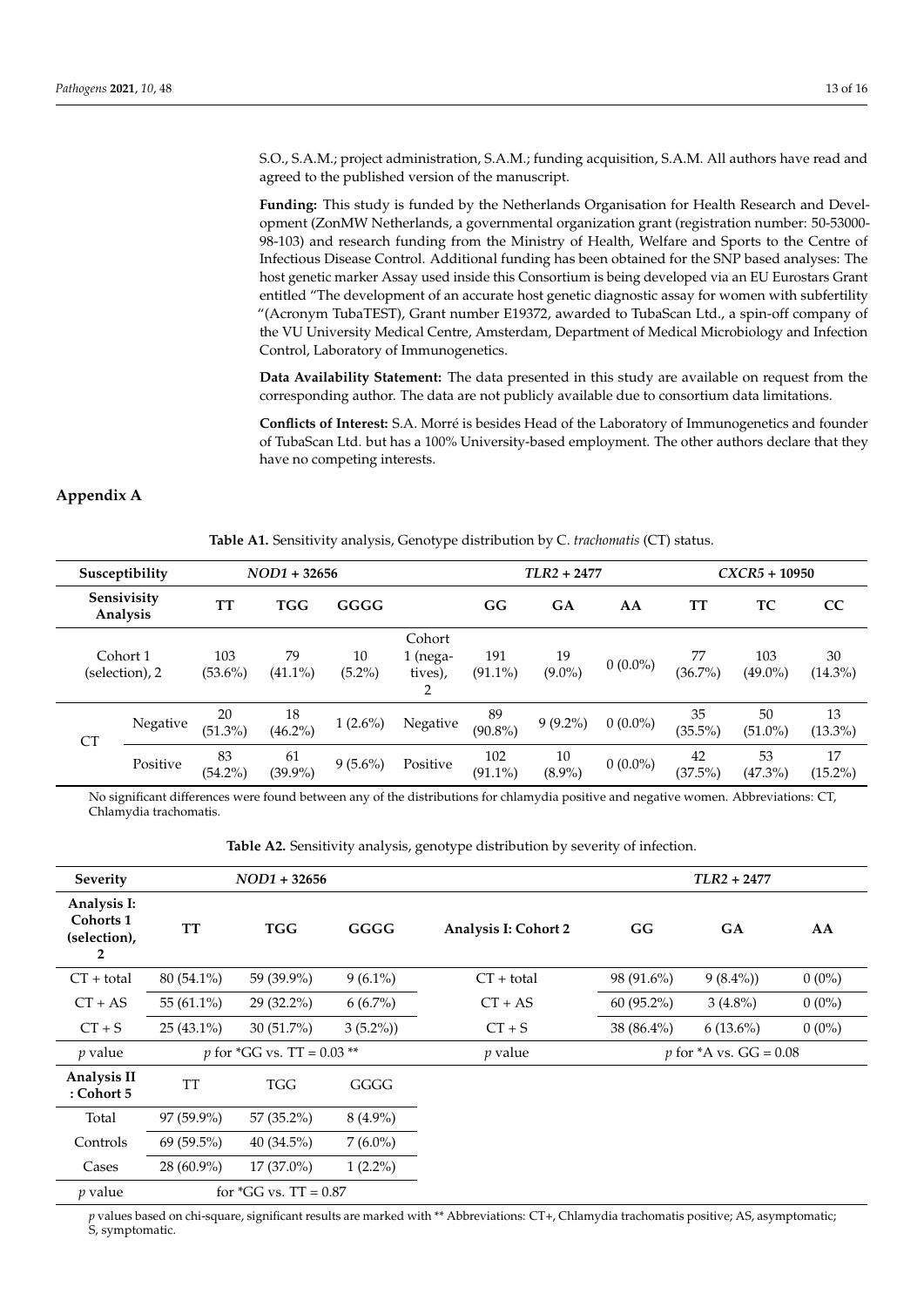| Susceptibility   |                      | $NOD1:$ *GG vs. TT        |
|------------------|----------------------|---------------------------|
| Cohorts          | OR crude             | 0.9 (95\%CI: $0.4-1.8$ )  |
| 1 (selection), 2 | <i>p</i> value crude | 0.74                      |
|                  | OR MLR               | $0.9$ (95%CI: $0.4-1.9$ ) |
|                  | <i>v</i> value MLR   | 0.79                      |
|                  |                      |                           |

**Table A3.** Sensitivity analysis, crude and adjusted results for susceptibility to infection.

Abbreviations: MLR, multivariable logistic regression.

<span id="page-13-3"></span>

| Severity         |                      | $NOD1:$ *GG vs. TT        |          |                      | TLR2: A vs. GG           |
|------------------|----------------------|---------------------------|----------|----------------------|--------------------------|
| Cohorts          | OR crude             | $2.1(95\%CI: 1.1 - 4.1)$  | Cohort 2 | OR crude             | 3.2 $(95\%CI: 0.7-13.4)$ |
| 1 (selection), 2 | <i>p</i> value crude | $0.03**$                  |          | <i>p</i> value crude | 0.10                     |
|                  | OR MLR               | $2.0$ (95%CI: $1.0-4.0$ ) |          | OR MLR               | 3.1 $(95\%CI: 0.7-13.1)$ |
|                  | $p$ value MPL        | $0.04$ **                 |          | $p$ value MPL        | 0.13                     |
| Cohort 5         | OR crude             | 1.1 $(95\%CI: 0.5-2.1)$   |          |                      |                          |
|                  | <i>p</i> value crude | 0.87                      |          |                      |                          |
|                  | OR MLR               | $1.0$ (95%CI: 0.5-2.0)    |          |                      |                          |
|                  | <i>p</i> value MLR   | 0.91                      |          |                      |                          |

Significant results are marked with \*\*, Abbreviations: MLR, multivariable logistic regression.<br>

<span id="page-13-4"></span>

**Figure A1:** Sensitivity trend analysis using cohort (2) and a selection of cohort (1) comparing **Figure A1.** Sensitivity trend analysis using cohort (2) and a selection of cohort (1) comparing genotype distributions between women based on increased severity: (1) Fertile CT positive women. genotype distributions between women based on increased severity: (1) Fertile CT positive women.  $\frac{1}{2}$  CT positive women with PID. 3. CT positive women with ectopic pregnancy and  $\frac{1}{2}$  and  $\frac{1}{2}$  factors and  $\frac{1}{2}$  factors  $\frac{1}{2}$ (2) CT positive women with PID. 3. CT positive women with ectopic pregnancy and/or tubal factor  $\sim$ infertility. Percentage of genotypes as part of the total. Abbreviations:  $CT+$ , Chlamydia trachomatis positive; PID, pelvic inflammatory disease; EP, ectopic pregnancy; TFI, tubal factor infertility.

# **References References**

- <span id="page-13-0"></span>1. Lal, J.A.; Malogajski, J.; Verweij, S.P.; De Boer, P.; Ambrosino, E.; Brand, A.; Ouburg, S.; Morre, S.A. Chlamydia trachomatis 1. Lal, J.A.; Malogajski, J.; Verweij, S.P.; De Boer, P.; Ambrosino, E.; Brand, A.; Ouburg, S.; Morre, S.A. Chlamydia trachomatis *16*, 50–61. *16*, 50–61. [\[CrossRef\]](http://doi.org/10.1159/000346207) infections and subfertility: Opportunities to translate host pathogen genomic data into public health. *Public Health Genom.* **2013**,
- <span id="page-13-1"></span>2. WHO. Sexually Transmitted Infections (STIs). Available online: <http://www.who.int/mediacentre/factsheets/fs110/en/> on 5 January 2021). (accessed on 5 January 2021).
- <span id="page-13-2"></span>accessed on 5 january 2021).<br>3. Staritsky, L.; van Aar, F.; Visser, M.; op de Coul, E.; Heijne, J.; Götz, H.; Nielen, M.; van Sighem, A.; van Benthem, B. Sexually transmitted infections in the Netherlands in 2019. In *Seksueel Overdraagbare Aandoeningen in Nederland in 2019*; Rijksinstituut transmitted infections in the Netherlands in 2019. In *Seksueel Overdraagbare Aandoeningen in Nederland in* 2019; Rijksinstituut voor<br>Vellangens lleid an Milion PBAA Pille een The Methodende 2009. IS were <sup>0</sup> Volksgezondheid en Milieu RIVM: Bilthoven, The Netherlands, 2020. [\[CrossRef\]](http://doi.org/10.21945/rivm-2020-0052)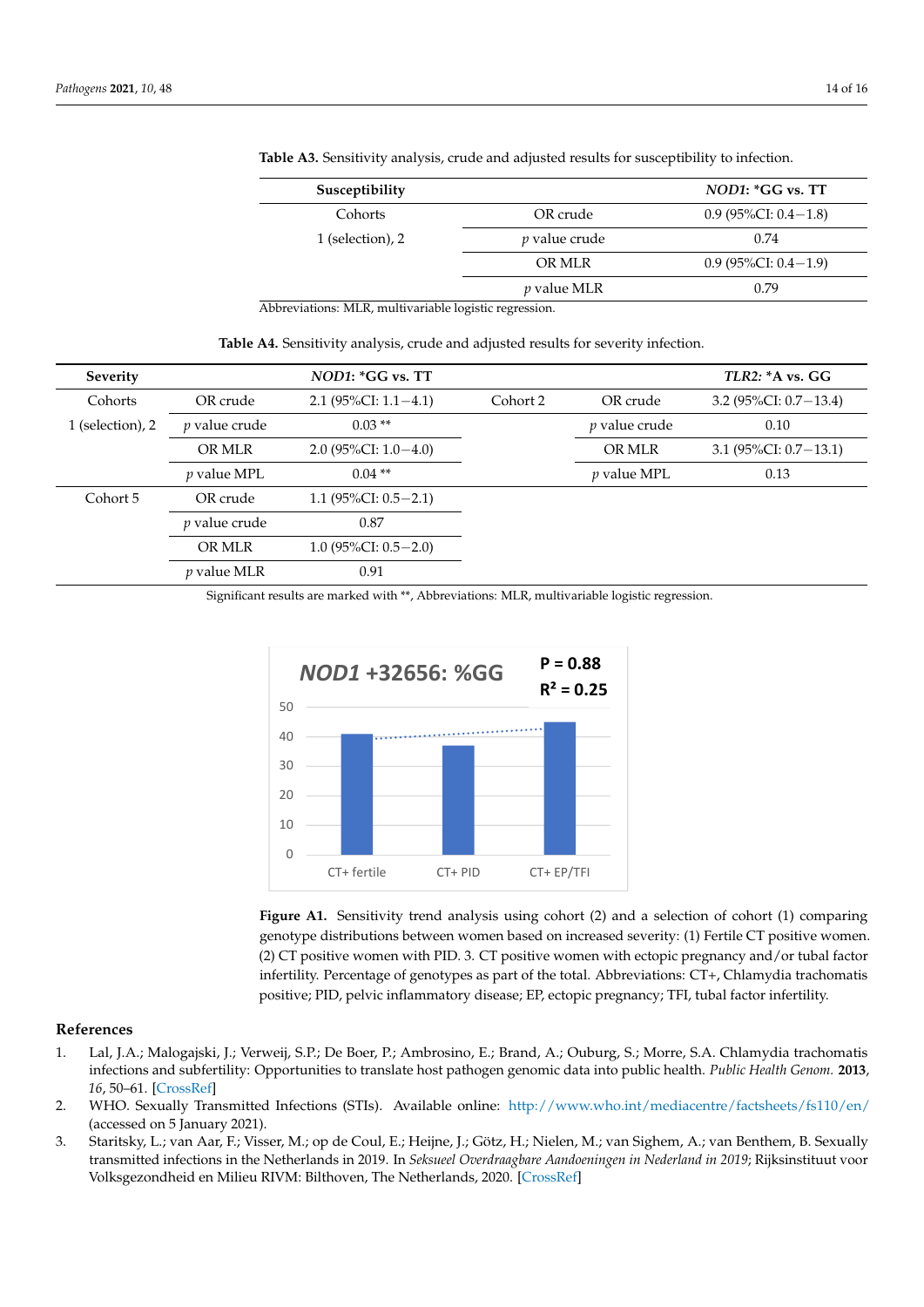- <span id="page-14-21"></span><span id="page-14-0"></span>4. Black, C.M. Current methods of laboratory diagnosis of Chlamydia trachomatis infections. *Clin. Microbiol. Rev.* **1997**, *10*, 160–184. [\[CrossRef\]](http://doi.org/10.1128/CMR.10.1.160)
- <span id="page-14-1"></span>5. Den Hartog, J.E.; Ouburg, S.; Land, J.A.; Lyons, J.M.; Ito, J.I.; Pena, A.S.; Morre, S.A. Do host genetic traits in the bacterial sensing system play a role in the development of Chlamydia trachomatis-associated tubal pathology in subfertile women? *BMC Infect. Dis.* **2006**, *6*, 122. [\[CrossRef\]](http://doi.org/10.1186/1471-2334-6-122)
- <span id="page-14-2"></span>6. Spaargaren, J. *A Multidisciplinary Approach to the Study of Chlamydia Trachomatis Infections: Female Urogenital and Male Anorectal Infections*; VU Amsterdam: Amsterdam, The Netherlands, 2006; Available online: <www.immunogenetics.nl> (accessed on 12 May 2020).
- <span id="page-14-3"></span>7. den Hartog, J.E.; Lyons, J.M.; Ouburg, S.; Fennema, J.S.; de Vries, H.J.; Bruggeman, C.A.; Ito, J.I.; Pena, A.S.; Land, J.A.; Morre, S.A. TLR4 in Chlamydia trachomatis infections: Knockout mice, STD patients and women with tubal factor subfertility. *Drugs Today* **2009**, *45* (Suppl. B), 75–82.
- <span id="page-14-4"></span>8. Hoenderboom, B.M.; van Benthem, B.H.B.; van Bergen, J.; Dukers-Muijrers, N.; Gotz, H.M.; Hoebe, C.; Hogewoning, A.A.; Land, J.A.; van der Sande, M.A.B.; Morre, S.A.; et al. Relation between Chlamydia trachomatis infection and pelvic inflammatory disease, ectopic pregnancy and tubal factor infertility in a Dutch cohort of women previously tested for chlamydia in a chlamydia screening trial. *Sex. Transm. Infect.* **2019**, *95*, 300–306. [\[CrossRef\]](http://doi.org/10.1136/sextrans-2018-053778)
- <span id="page-14-5"></span>9. Bailey, R.L.; Natividad-Sancho, A.; Fowler, A.; Peeling, R.W.; Mabey, D.C.; Whittle, H.C.; Jepson, A.P. Host genetic contribution to the cellular immune response to Chlamydia trachomatis: Heritability estimate from a Gambian twin study. *Drugs Today* **2009**, *45* (Suppl. B), 45–50.
- <span id="page-14-6"></span>10. Morre, S.A.; Karimi, O.; Ouburg, S. Chlamydia trachomatis: Identification of susceptibility markers for ocular and sexually transmitted infection by immunogenetics. *FEMS Immunol. Med. Microbiol.* **2009**, *55*, 140–153. [\[CrossRef\]](http://doi.org/10.1111/j.1574-695X.2009.00536.x) [\[PubMed\]](http://www.ncbi.nlm.nih.gov/pubmed/19170753)
- <span id="page-14-7"></span>11. Mascellino, M.T.; Boccia, P.; Oliva, A. Immunopathogenesis in Chlamydia trachomatis Infected Women. *ISRN Obstet. Gynecol.* **2011**, *2011*, 436936. [\[CrossRef\]](http://doi.org/10.5402/2011/436936) [\[PubMed\]](http://www.ncbi.nlm.nih.gov/pubmed/22191045)
- <span id="page-14-8"></span>12. Broeze, K.A.; Opmeer, B.C.; Coppus, S.F.; Van Geloven, N.; Den Hartog, J.E.; Land, J.A.; Van der Linden, P.J.; Ng, E.H.; Van der Steeg, J.W.; Steures, P.; et al. Integration of patient characteristics and the results of Chlamydia antibody testing and hysterosalpingography in the diagnosis of tubal pathology: An individual patient data meta-analysis. *Hum. Reprod.* **2012**, *27*, 2979–2990. [\[CrossRef\]](http://doi.org/10.1093/humrep/des281) [\[PubMed\]](http://www.ncbi.nlm.nih.gov/pubmed/22851718)
- <span id="page-14-9"></span>13. Darville, T.; O'Neill, J.M.; Andrews, C.W., Jr.; Nagarajan, U.M.; Stahl, L.; Ojcius, D.M. Toll-like receptor-2, but not Toll-like receptor-4, is essential for development of oviduct pathology in chlamydial genital tract infection. *J. Immunol.* **2003**, *171*, 6187–6197. [\[CrossRef\]](http://doi.org/10.4049/jimmunol.171.11.6187) [\[PubMed\]](http://www.ncbi.nlm.nih.gov/pubmed/14634135)
- <span id="page-14-10"></span>14. Verweij, S.P.; Karimi, O.; Pleijster, J.; Lyons, J.M.; de Vries, H.J.; Land, J.A.; Morre, S.A.; Ouburg, S. TLR2, TLR4 and TLR9 genotypes and haplotypes in the susceptibility to and clinical course of Chlamydia trachomatis infections in Dutch women. *Pathog. Dis.* **2016**, *74*, ftv107. [\[CrossRef\]](http://doi.org/10.1093/femspd/ftv107) [\[PubMed\]](http://www.ncbi.nlm.nih.gov/pubmed/26568059)
- <span id="page-14-11"></span>15. Brankovic, I.; van Ess, E.F.; Noz, M.P.; Wiericx, W.A.; Spaargaren, J.; Morre, S.A.; Ouburg, S. NOD1 in contrast to NOD2 functional polymorphism influence Chlamydia trachomatis infection and the risk of tubal factor infertility. *Pathog. Dis.* **2015**, *73*, 1–9. [\[CrossRef\]](http://doi.org/10.1093/femspd/ftu028) [\[PubMed\]](http://www.ncbi.nlm.nih.gov/pubmed/25854006)
- <span id="page-14-12"></span>16. Karimi, O.; Jiang, J.; Ouburg, S.; Champion, C.; Khurana, A.; Liu, G.; Poya, H.; Freed, A.; Pleijster, J.; Rosengurt, N.; et al. CXCR5 Regulates Chlamydia Tubal Pahtology in Mice and Humans; 2011. Available online: [https://research.vu.nl/files/42210838](https://research.vu.nl/files/42210838/chapter%2005.pdf) [/chapter%2005.pdf](https://research.vu.nl/files/42210838/chapter%2005.pdf) (accessed on 12 May 2020).
- <span id="page-14-13"></span>17. Ohman, H.; Tiitinen, A.; Halttunen, M.; Lehtinen, M.; Paavonen, J.; Surcel, H.M. Cytokine polymorphisms and severity of tubal damage in women with Chlamydia-associated infertility. *J. Infect. Dis.* **2009**, *199*, 1353–1359. [\[CrossRef\]](http://doi.org/10.1086/597620) [\[PubMed\]](http://www.ncbi.nlm.nih.gov/pubmed/19358670)
- <span id="page-14-14"></span>18. Ho, D.S.W.; Schierding, W.; Wake, M.; Saffery, R.; O'Sullivan, J. Machine Learning SNP Based Prediction for Precision Medicine. *Front. Genet.* **2019**, *10*, 267. [\[CrossRef\]](http://doi.org/10.3389/fgene.2019.00267)
- <span id="page-14-15"></span>19. Zou, Y.; Lei, W.; He, Z.; Li, Z. The role of NOD1 and NOD2 in host defense against chlamydial infection. *FEMS Microbiol. Lett.* **2016**, *363*. [\[CrossRef\]](http://doi.org/10.1093/femsle/fnw170)
- <span id="page-14-16"></span>20. Kinnunen, A.H.; Surcel, H.M.; Lehtinen, M.; Karhukorpi, J.; Tiitinen, A.; Halttunen, M.; Bloigu, A.; Morrison, R.P.; Karttunen, R.; Paavonen, J. HLA DQ alleles and interleukin-10 polymorphism associated with Chlamydia trachomatis-related tubal factor infertility: A case-control study. *Hum. Reprod.* **2002**, *17*, 2073–2078. [\[CrossRef\]](http://doi.org/10.1093/humrep/17.8.2073)
- <span id="page-14-17"></span>21. Sabat, R.; Grutz, G.; Warszawska, K.; Kirsch, S.; Witte, E.; Wolk, K.; Geginat, J. Biology of interleukin-10. *Cytokine Growth Factor Rev.* **2010**, *21*, 331–344. [\[CrossRef\]](http://doi.org/10.1016/j.cytogfr.2010.09.002)
- 22. Scapini, P.; Lamagna, C.; Hu, Y.; Lee, K.; Tang, Q.; DeFranco, A.L.; Lowell, C.A. B cell-derived IL-10 suppresses inflammatory disease in Lyn-deficient mice. *Proc. Natl. Acad. Sci. USA* **2011**, *108*, E823–E832. [\[CrossRef\]](http://doi.org/10.1073/pnas.1107913108)
- <span id="page-14-18"></span>23. Moore, K.W.; de Waal Malefyt, R.; Coffman, R.L.; O'Garra, A. Interleukin-10 and the interleukin-10 receptor. *Annu. Rev. Immunol.* **2001**, *19*, 683–765. [\[CrossRef\]](http://doi.org/10.1146/annurev.immunol.19.1.683)
- <span id="page-14-19"></span>24. Turner, D.M.; Williams, D.M.; Sankaran, D.; Lazarus, M.; Sinnott, P.J.; Hutchinson, I.V. An investigation of polymorphism in the interleukin-10 gene promoter. *Eur. J. Immunogenet.* **1997**, *24*, 1–8. [\[CrossRef\]](http://doi.org/10.1111/j.1365-2370.1997.tb00001.x)
- <span id="page-14-20"></span>25. Ohman, H.; Tiitinen, A.; Halttunen, M.; Birkelund, S.; Christiansen, G.; Koskela, P.; Lehtinen, M.; Paavonen, J.; Surcel, H.M. IL-10 polymorphism and cell-mediated immune response to Chlamydia trachomatis. *Genes Immun.* **2006**, *7*, 243–249. [\[CrossRef\]](http://doi.org/10.1038/sj.gene.6364293) [\[PubMed\]](http://www.ncbi.nlm.nih.gov/pubmed/16525502)